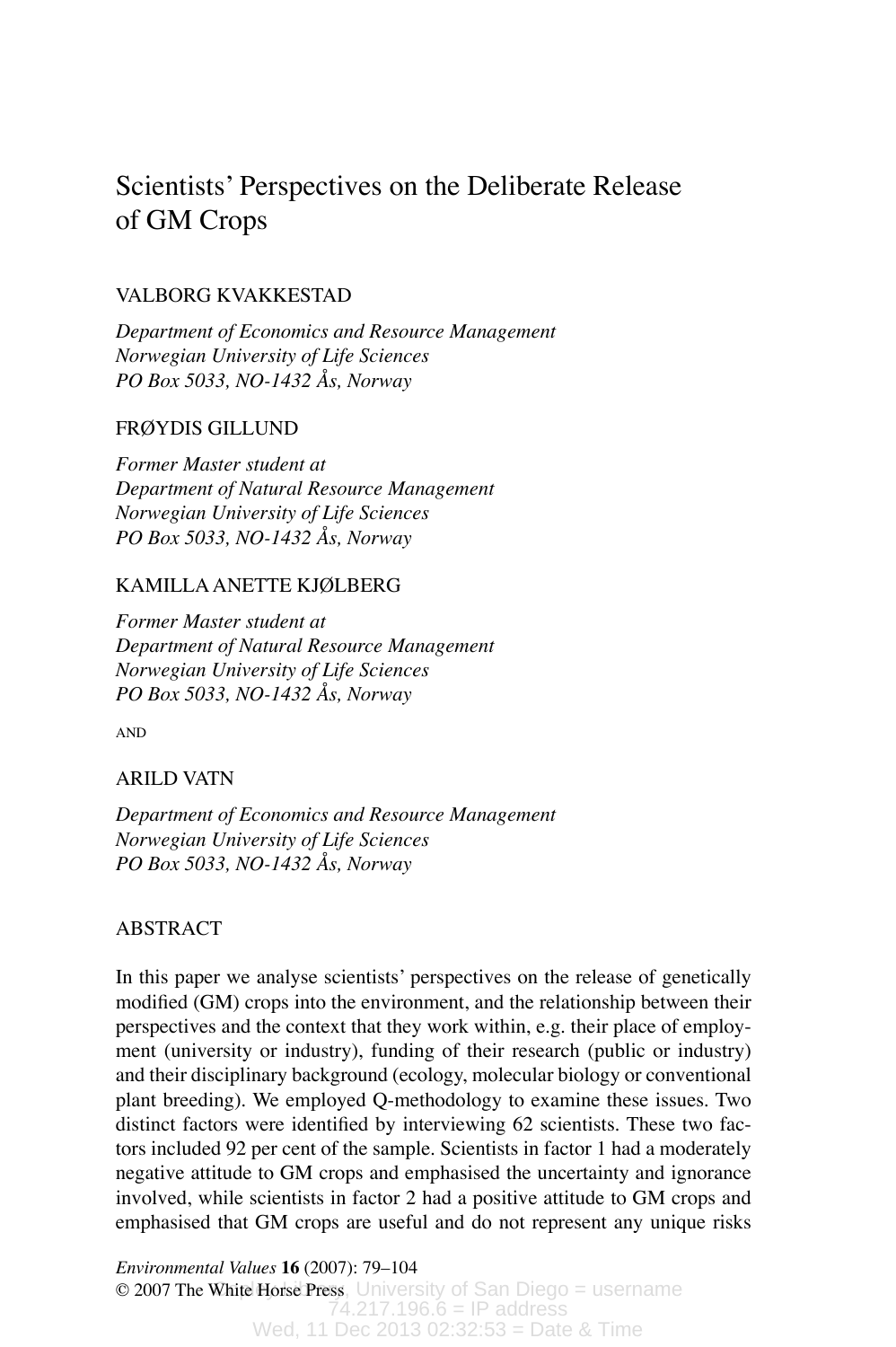compared to conventional crops. Funding had a significant effect on the perspective held by the scientists in this study. No ecologists were associated with factor 2, while all the scientists employed in the GM-industry were associated with this factor. The strong effects of training and funding might justify certain institutional changes concerning how we organise science and how we make public decisions when new technologies are to be evaluated. Policy makers should encourage more interdisciplinary training and research and they should make sure that representatives of different disciplines are involved in public decisions on new technologies.

# **KEYWORDS**

GM crops, ignorance, science, context, values

# INTRODUCTION

Scientists play an important role in the introduction of new technologies. They are often the ones that develop these technologies and the ones that are called as *experts* to evaluate the safety of new technologies. The public is, on the other hand, often portrayed as ignorant and irrational concerning their ability to evaluate new technologies (Cook et al. 2004; Slovic 2001; Wynne 2001). This central position of scientists in the introduction of new technologies makes it important to pay attention to their perspectives on new technologies and contextual factors that may relate to these perspectives. This paper examines scientists' perspectives on a particular technology – genetically modified (GM) crops – and the relationship between their perspective and the context in which the scientists are trained and work.

GM crops are plants whose genetic material has been altered by the direct introduction of DNA in order to confer particular characteristics on the plant. More than 99 per cent of the GM crops grown are varieties of maize, soybean, cotton and oil seed rape and more than 99 per cent of these GM varieties have been engineered to be herbicide tolerant and/or insect resistant (James 2004**)**.

The introduction of GM crops into agriculture has been subject to considerable debate. Concerns have been raised about the potential irreversible impacts of releasing genetically modified organisms (GMOs) into the natural environment (Wolfenbager and Phifer 2000), while others emphasise their potential benefits in increasing agricultural output and enhancing certain aspects of food quality, as well as potential environmental benefits such as reduced pesticide and herbicide use (Conner et al. 2003; James 2002; McGloughlin 1999). Significant participants in this debate have been scientists, industry representatives, environmental organisations and consumer organisations. The general public has also participated.

### *Environmental Values* 16.1 *Environmental Values* 16.1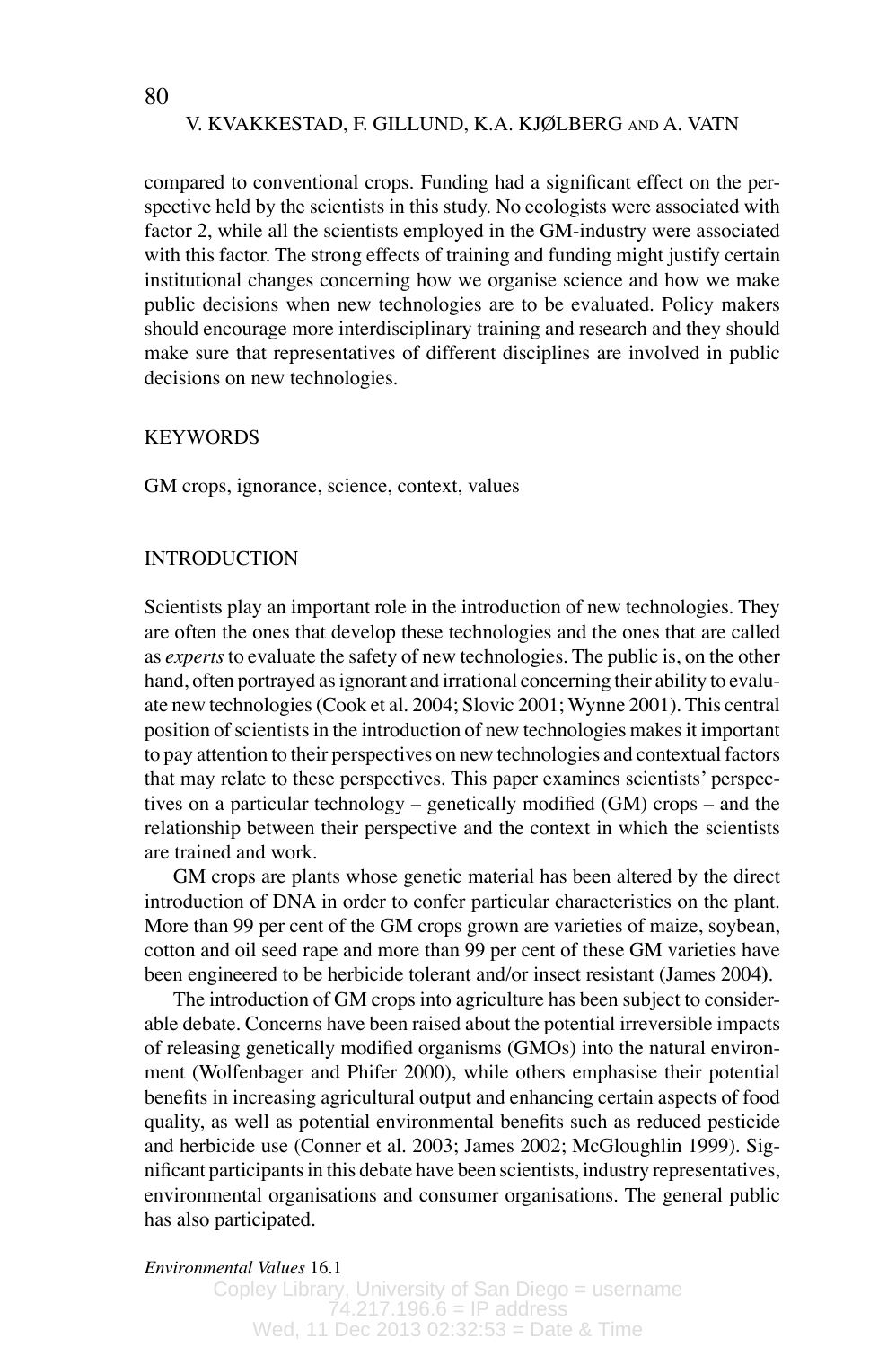A growing number of studies shed light on the public's perspectives on GM crops (see for example Bredahl 1999; Gaskell et al. 2000; Grove-White 2001; Marris et al. 2001). Perspectives among scientists are much less studied (Meyer and Sandøe 2001). However, it seems as if scientists hold opposing viewpoints on the deliberate release of GM crops. Busch et al. (2004) emphasise that the GM crop issue is characterised by low consensus with respect to the parameters of the scientific issues and the analytical methods to be applied. This paper focuses on how scientists evaluate the reasonability of releasing GM crops into the environment and how this evaluation is related to their contextual background. We are particularly interested in:

- 1. What are the perspectives scientists hold on the release of GM crops into the environment?
- 2. What characterises scientists with the same perspectives on the release of GM crops into the environment?

We have employed O-methodology and logistic regression to examine these two questions. Sixty-two Scandinavian scientists from different disciplines (molecular biology and related fields,<sup>1</sup> ecology and conventional plant breeding) were interviewed. These disciplines were chosen because they represent perceived expert knowledge concerning the biological impacts of releasing GM crops. The scientists were employed in the university and the industry sector. The scientists working in universities included scientists with purely public funding and scientists with some industry funding.

The paper is organised as follows. We start with two sections where we first identify four dimensions that might be important for scientists when they evaluate the reasonableness of releasing GM crops. Next we analyse how scientists' responses to these dimensions might relate to their contextual background. These two issues are then analysed empirically in the next sections. First we identify different perspectives on the release of GM crops among the scientists in our study by Q-methodology. Next we examine the relationship between the contextual background – like discipline and funding – of the scientists and the perspective they hold on the release of GM crops. The two final sections summarise the findings and discuss the general lessons of these findings.

# IMPORTANT DIMENSIONS FOR SCIENTISTS' EVALUATION OF THE RELEASE OF GM CROPS

Following the debate about GM crops among scientists it seems that there might be four important dimensions for scientists' evaluation: ʻthe consequences of releasing GM crops', ʻour ability to predict the consequences', ʻwhether GM crops are fundamentally different from conventional crops', as well as ʻthe moral status of nature'. Diverging responses to these dimensions both in terms of how

*Environmental Values* 16.1 *Environmental Values* 16.1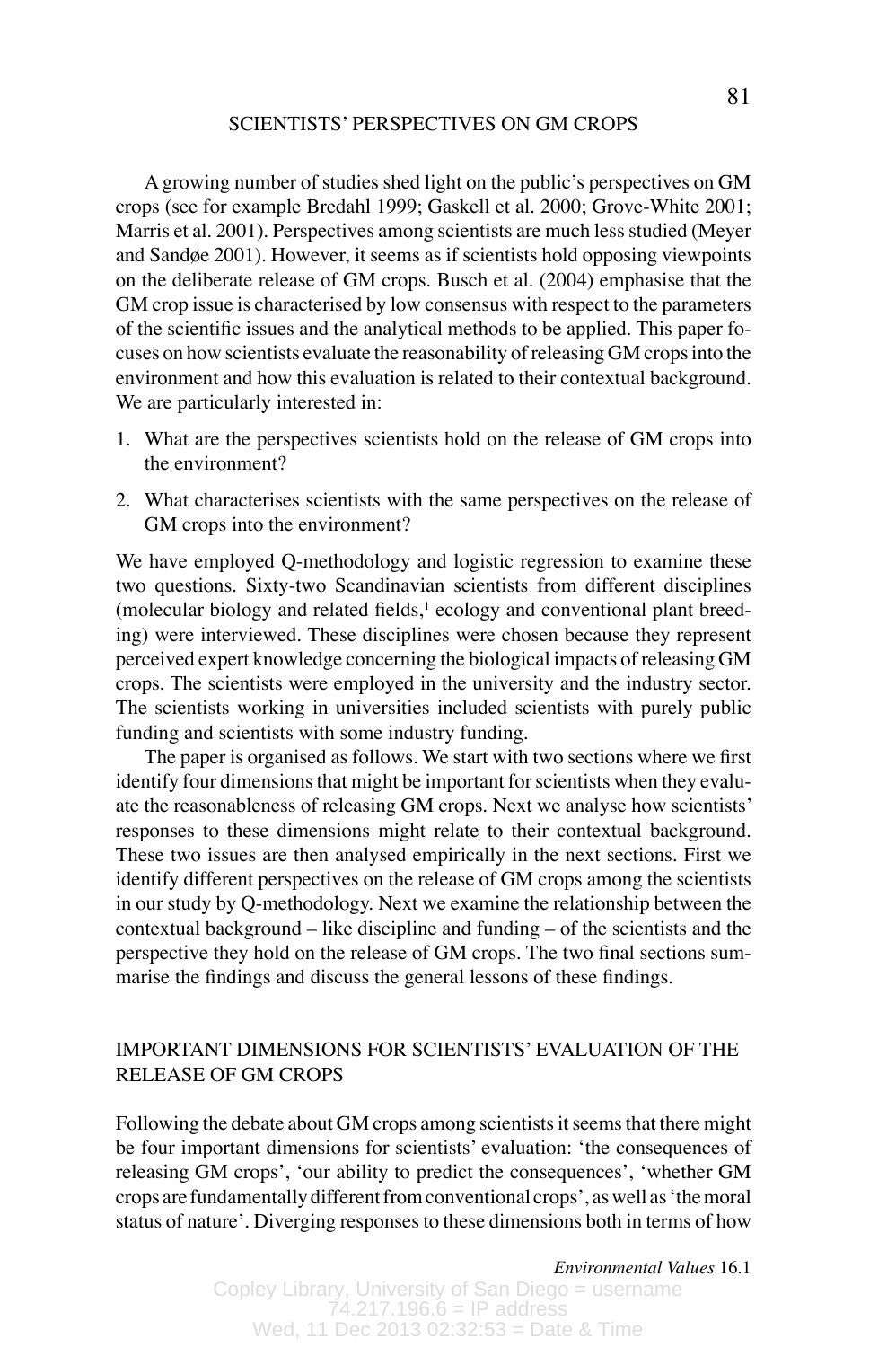they are factually evaluated, but also the importance given to them might partly explain why scientists disagree on the reasonableness of releasing GM crops.

Scientists' evaluation of the release of GM crops into the environment might depend on their beliefs about the consequences of releasing GM crops and their evaluation of these consequences.2 This involves both factual beliefs about nature and society (what will happen) and value commitments (how consequences are evaluated). Divergence on both of these issues is especially evident concerning the environmental effects of the deliberate release of GM crops as well as their role in decreasing poverty and hunger in developing countries (Pretty 2002).

Scientists' responses to the second dimension, ʻour ability to predict the consequences' of releasing GM crops, might also influence their evaluation of the deliberate release of GM crops. The concepts risk, uncertainty and ignorance represent different degrees of predictability. Risk implies known outcomes with known probabilities, while uncertainty means known outcomes but unknown probabilities (Knight 1921). A situation where even the outcomes are unknown is defined as ignorance (Shackle 1955). Ignorance arises from many sources, including ʻincomplete knowledge, contradictory information, conceptual imprecision, divergent frames of reference and the intrinsic complexity or indeterminacy of many natural and social processes' (Stirling 1998: 103). The scientists' evaluation of the reasonability of releasing GM crops into the environment is likely to be influenced by whether s/he believes that we are faced with risk, uncertainty or ignorance. If uncertainty and ignorance are recognised, an important issue is also whether the scientists argue that we should take precautionary measures or not.

A further central issue, if uncertainty and ignorance are recognised, is whether they are assumed to be reducible i.e. if they can be reduced by more scientific knowledge (Faber et al. 1996; Wynne 1992). Uncertainty can be perceived to be irreducible due to measurement problems (Spash 2002) and ignorance can be irreducible due to the incompleteness of scientific methods and complexity or indeterminacy in social-ecological processes. An example of a response to assumed reducible ignorance is to emphasise that we have no previous experience on how to predict the impact of GMOs on ecosystems, and so need to accumulate a large and reassuring body of data (Tait and Levidow 1992). An example of a response to assumed irreducible ignorance is to emphasise that the complexity of an ecosystem implies that we never will be able to predict all the effects of releasing GM crops and therefore will need to remain precautionary for the foreseeable future (Tait and Levidow 1992).

Scientists' evaluation of the release of GM crops might also depend on the third dimension ʻwhether GM crops are fundamentally different from conventional crops'. It has been claimed both that biotechnology offers better control and predictability over nature and that it offers less control and predictability over nature than conventional plant breeding (Krimsky and Wrubel 1996). The central issue is whether the application of gene technology means that there is a

*Environmental Values* 16.1 *Environmental Values* 16.1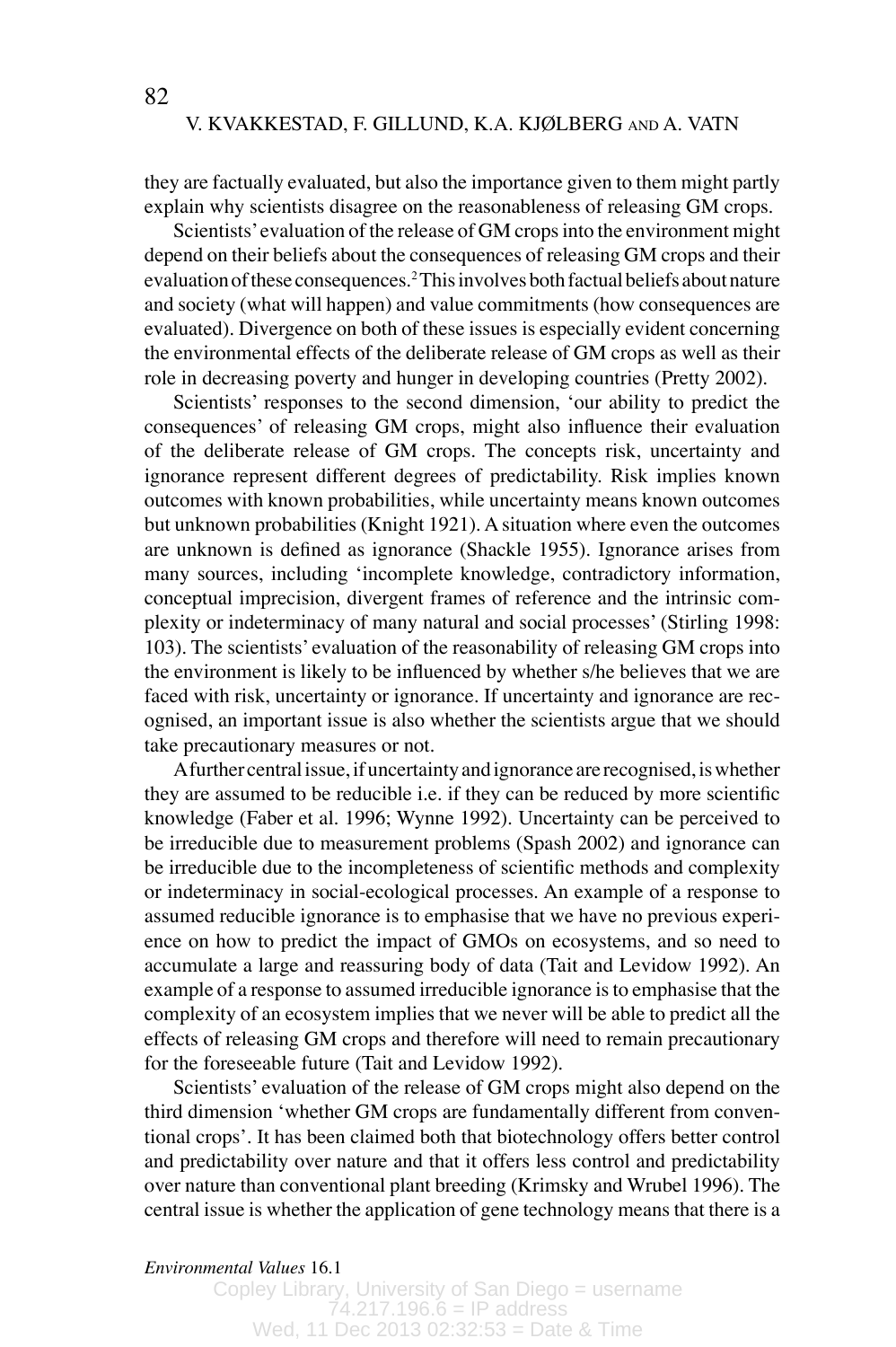greater chance for surprising adverse effects of GM crops than of conventionally bred crops (National Research Council 2000).

Beliefs about ʻthe moral status of nature' are likely to influence the evaluation of the release of GM crops since this influences the view on how we can and should interact with nature (Bruce 2003; Carr and Levidow 1997; Nielsen 1997; Regal 1994; Sjöberg 2002; Wagner et al. 2002). One aspect is the differences in perspective that stem from whether the scientist holds an anthropocentric or ecocentric worldview. Given an ecocentric approach, the heart of the debate might be to what extent genetic engineering is perceived to violate the integrity of plants and nature. From an anthropocentric point of view the centre of the discussion might be whether GM crops are seen to benefit mankind or not.

There is a strong relationship between the four dimensions. One example is that assumptions about the predictability of releasing GM crops might influence how scientists evaluate possible consequences. Another example is that views on the moral status of nature might influence whether ʻnatural' methods or more human-created methods are perceived as most risky (Bruce and Eldrige 2000). A third example is that views on whether GM crops are fundamentally different from conventional crops depend on the moral status of nature as well as assumptions on our ability to predict nature.

# CONTEXTUAL INFLUENCE ON SCIENTISTS' PERSPECTIVES ON GM **CROPS**

Scientists observe and understand the external world via humanly constructed concepts. The locus of knowledge is the social group of scientists and not the individual scientist (Restivo 1995). Products of science are contextually specific constructions, which are influenced by the situational contingency and interest structure of the process by which they are generated (Knorr-Cetina 1981). We are interested in how the contextual factors disciplinary background, place of employment, research funding and type of research relate to scientists' response to the three first dimensions in the previous section. Other contextual factors are likely to be more important for the response to ʻthe moral status of nature', but these factors are not examined in this paper.

The disciplines ecology, conventional plant breeding, molecular biology and related fields study different aspects of biological systems and they hold different assumptions on our ability to predict nature. Ecology is a holistic discipline that studies large biological systems over long time spans by looking at organisms and their interactions with each other and the environment (Sterelny and Griffiths 1999). These interactions are mainly studied in the environment where they occur and explanation and descriptions rather than prediction predominate (Krimsky 1991). An important focus is nature's complexity. There are different ways to approach this complexity. Two main, opposing positions can be

*Environmental Values* 16.1 *Environmental Values* 16.1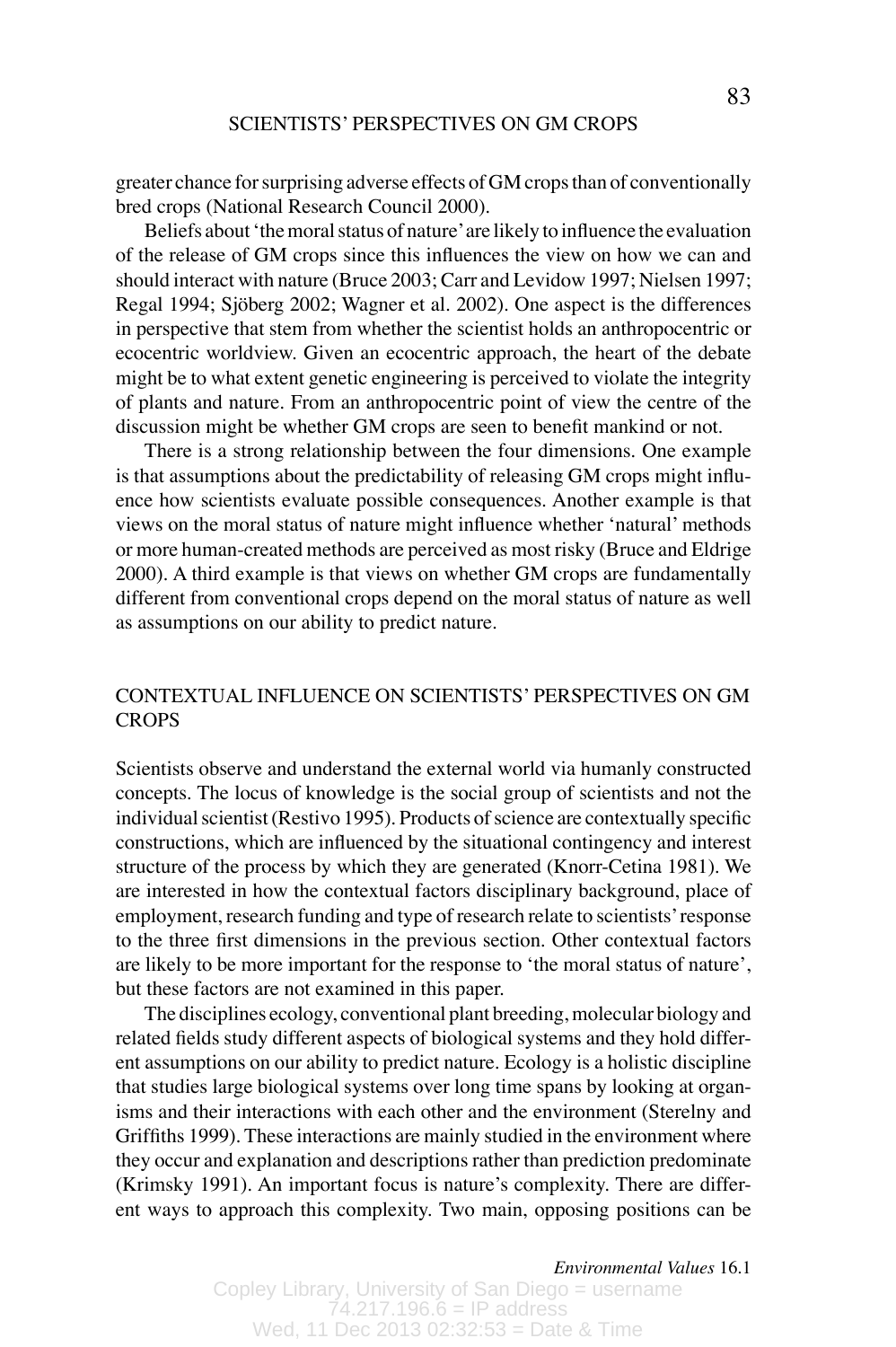identified within the discipline (Pickett et al. 1992; Worster 1990), though most ecologists place themselves somewhere between these two extreme positions. The first position views the ʻecosystem' as a system directed toward achieving as large and diverse an organic structure as possible within its physical limits. The idea is that all natural systems move toward equilibrium by going through successional stages in a certain order. According to this position, any human interference will disturb nature's strategy of development. The second position gives more emphasis to disturbance, disharmony and chaos when studying ecology. Change is without any determinable direction and goes on forever, without ever reaching a point of stability. There is no such thing as equilibrium within this position, which sees nature as fundamentally discontinuous, unpredictable and chaotic. Some ecologists might therefore emphasise that effects of releasing GM crops are unpredictable, others will focus attention towards the fact that genetic engineering might be a costly interference with nature, possibly disturbing balanced ecosystems.

Molecular biology and related fields such as molecular genetics and biochemistry work at the subcellular level with organelles and molecules. The tools known as biotechnology and/or genetic engineering have emerged from these disciplines. The primary concern is the construction and improvement of the theoretical understanding of the molecular mechanisms involved, as well as of experimental and technological laboratory methods, products and practical solutions (Strand 2001). Confidence in human control over biological systems and our predictive capacities as well as reductionism and genetic determinism dominates (Busch et al. 1991; Krimsky 1991; Nielsen 2002; Strohman 1997; Verhoog 1993). The concern is not merely to understand nature, but to control it. The idea is that if we can understand and control the way genes work, we might increase our ability to control and understand nature. Scientists that belong to these disciplines might be expected to emphasise that the application of biotechnology in plant breeding is likely to increase control and predictability and therefore that the application of this technology can benefit mankind and nature.

Today conventional plant breeding is seen as the ʻunfashionable older cousin' of genetic engineering (Knight 2003). In many ways this discipline has more in common with molecular biology and related fields than with ecology. The two fields share an emphasis on the control of nature and crop improvement for human needs (Busch et al. 1991). Still, conventional plant breeding differs considerably from molecular biology and related fields, both because conventional plant breeders work largely with whole plants, either as individuals or as large but uniform populations (Krimsky 1982), and because they apply other techniques than genetic engineering. This last property of conventional plant breeding makes it especially interesting to study their perspective on GM crops. Conventional plant breeders may hold a different perspective from molecular biologists on whether GM crops are fundamentally different from conventional crops.

### *Environmental Values* 16.1 *Environmental Values* 16.1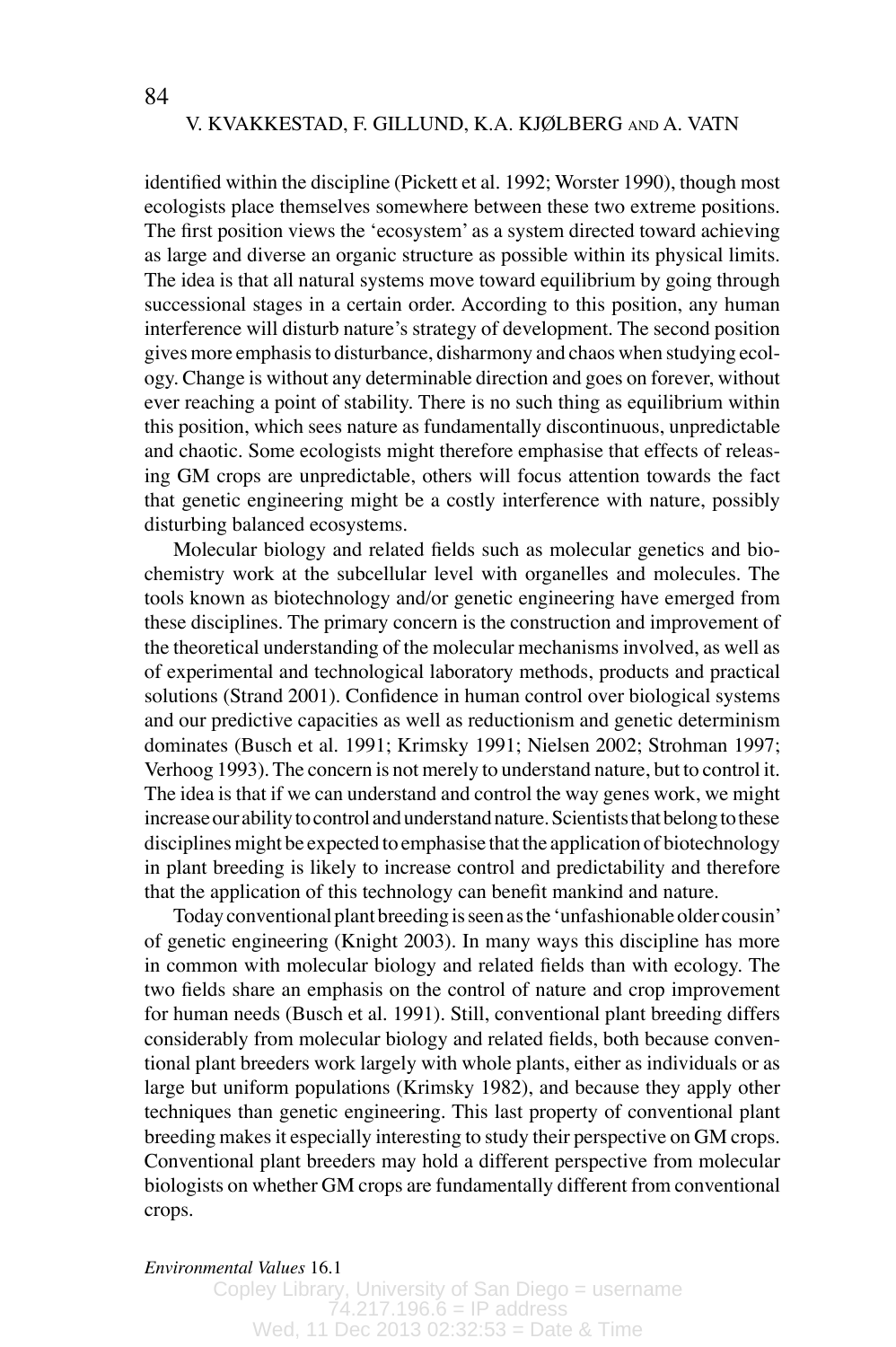An interesting question is whether place of employment, i.e. whether the scientists are employed in the university or the industry sector, might be related to their perspective on GM crops. Scientists employed by industry have a duty to serve the interests of its shareholders (Stone 2002). Industry research is therefore directed by an obligation to make profit. This implies incentives for producing knowledge that can result in valuable products. Topics and issues that are external to the market place become less important under industry research. The incentives under public employment are less clear. The idealised account of public science is that it should be based on a dialectic approach between intellectual inquiry and public need (Caldart 1983). However, this idealised account is found not to be an adequate description of science (Mulkay 1979).

It is increasingly being argued that the research culture within universities has become more similar to that of industry and that this development has gone particularly far within areas such as plant biotechnology (Gibbons 1999). University research has become more market oriented, partly through increased industry funding (Newberg and Dunn 2002). Hence, it becomes useful to distinguish not only between scientists employed within industry and universities, but also between university scientists that have industry funding and those who do not. Industry funded scientists are likely to hold a perspective that serves the interests of the shareholders. This implies that they are likely to emphasise the positive aspects of GM crops to create a positive public opinion on GM crops, but at the same time they have to secure that no products that could harm the reputation of their company enter the market. Publicly funded scientists are unlikely to have any homogenous perspective on the deliberate release of GM crops.

Type of research in terms of whether the scientists undertake risk research, basic or product research might also relate to their perspective on GM crops. Scientists that undertake risk research are likely to pay attention to the risks, while scientists that are involved in product research are likely to pay more attention to the useful attributes of GM crops when they evaluate the reasonability of GM crops.

### METHODOLOGY

Perspectives on the deliberate release of GM crops among scientists were assessed through Q methodology. Q methodology is a type of discourse analysis that enables the identification of common patterns of opinion held by a certain group of people (Addams and Proops 2000; Barry and Proops 1999; Brown 1980). Respondents are asked to sort a given number of statements, in relation to each other, according to an evaluative profile ranging from agree to disagree. This data is then factor analysed to identify patterns of communality and divergence in expressed viewpoints, i.e. typical discourses or perspectives among the respondents. The basic distinctiveness of Q methodology is that, unlike standard

*Environmental Values* 16.1 *Environmental Values* 16.1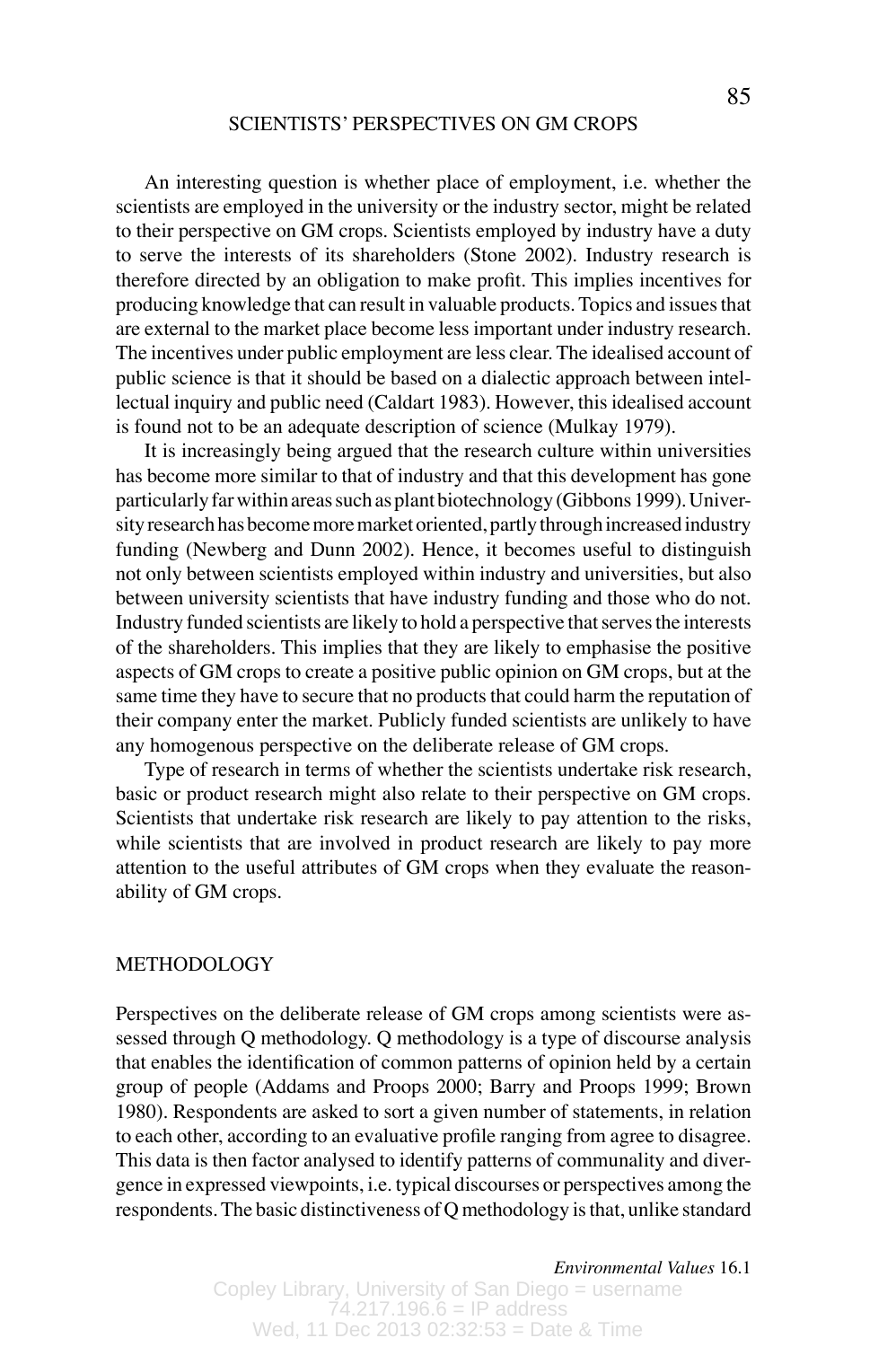survey analysis, it is interested in establishing patterns within and across individuals rather than patterns across individual traits, such as gender, age etc.

Q-methodology includes the following stages: 1) Selection of statements which 2) participants are asked to rank. This set of ranked statements constitutes the ʻQ sort' for each participant. 3) From these Q sorts factor analysis allows the extraction of a few factors and 4) the generation of a single typical or ideal Q sorts for each factor. 5) A qualitative analysis is conducted of these ideal Q-sorts.

In our study a series of 245 statements were obtained from interviews with scientists, and from reports, books, webpages and peer-reviewed articles. The goal was to achieve a rich diversity of statement types which existed in the scientific discourses on GM crops. A final number of 36 statements were chosen based on the result of pilot-testing with scientists. The 36 statements are included in table 2.

The second step – the ranking of the 36 statements by each participant – was administered through personal interviews with 62 Scandinavian scientists. As a starting point a group of nearly 70 scientists was identified by contacting different universities, public research institutes and firms. Some of these scientists did not participate because they did not respond to e-mails or phone calls or because it was not practically feasible to interview them. Respondents were asked to rank the 36 statements in a forced normal distribution along the scale of strongly agree (5) to strongly disagree (-5) as shown in table 1.

TABLE 1. Distribution of 36 statements in a Q sort on a scale from strongly disagree (-5) to strongly agree (5)

| Strongly<br>disagree | $-5$ | $-4$ | $-3$ |      | $-2$ $-1$ | $\bf{0}$       | $\overline{1}$ | 2 3            |                         | 4              | 5 | Strongly<br>agree |
|----------------------|------|------|------|------|-----------|----------------|----------------|----------------|-------------------------|----------------|---|-------------------|
|                      | $-5$ | $-4$ | $-3$ | $-2$ | $-1$      | $\overline{0}$ | $\overline{1}$ | 2 3            |                         | $\overline{4}$ | 5 |                   |
|                      |      | $-4$ | $-3$ | $-2$ | $-1$      | $\mathbf{0}$   | 1              | $\overline{2}$ | 3                       | $\overline{4}$ |   |                   |
|                      |      |      | $-3$ | $-2$ | $-1$      | $\mathbf{0}$   | 1              | $\overline{c}$ | $\overline{\mathbf{3}}$ |                |   |                   |
|                      |      |      |      | $-2$ | $-1$      | $\mathbf{0}$   | 1              | $\overline{c}$ |                         |                |   |                   |
|                      |      |      |      |      | $-1$      | $\mathbf{0}$   | 1              |                |                         |                |   |                   |
|                      |      |      |      |      |           | $\mathbf{0}$   |                |                |                         |                |   |                   |

The third step – the factor analysis of the  $62$  individual rankings  $(Q \text{ sorts})$  – was undertaken by principal components factor analysis with varimax rotation. This procedure resulted in the extraction of a few factors. The number of factors extracted was based on three criteria: 1) the factor should have an eigenvalue greater than one, 2) the number of factors extracted should depend on the point where the eigenvalues begin to level off in a scree plot, which graphs the eigenvalue against the factor number, and 3) the factors should be theoretically important and reveal distinct and coherent views. Factor loadings (correlation coefficients) that indicate the degree to which each Q sort correlates with each extracted factor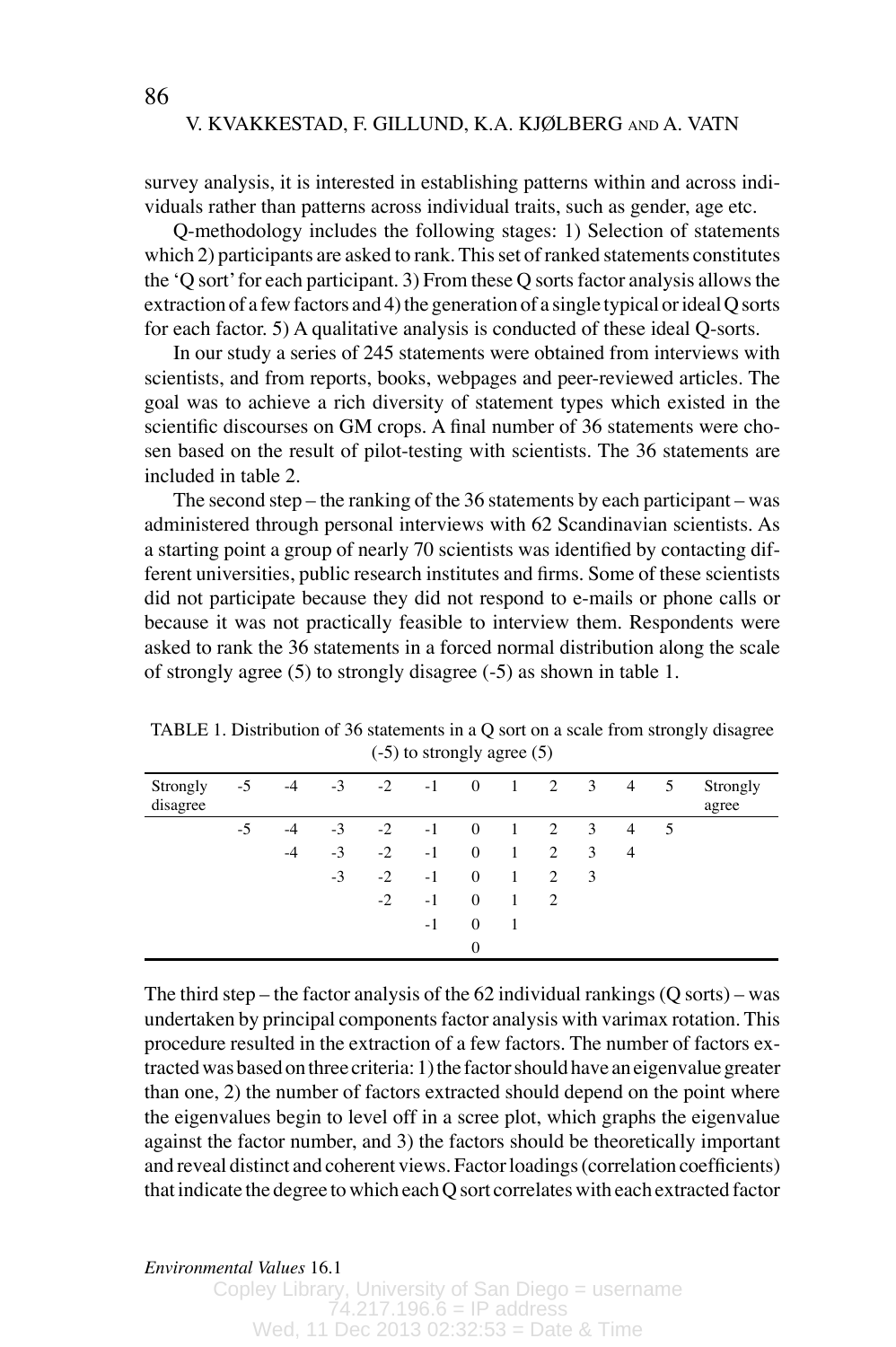were generated. A significant<sup>3</sup> factor loading is one which is sufficiently high to assume that a relation exists between the respondent and the factor.

The fourth step was to generate a single ʻideal' Q sort and thereby also factor rankings<sup>4</sup> for each factor by merging, according to a procedure of weighted averaging, the rankings of the scientists that loaded significantly on the respective factor (Brown 1980). More weight was given to the rankings of participants who had higher factor loadings, since they were more representative of the factor type. Hence, emergent ideal Q sorts do not represent the viewpoint of any given individual, but the shared patterns within the pooled data. The ʻideal' Q sorts are termed ʻperspectives' in this paper.

The final step was the process of factor interpretation by developing a plausible explanation of the factor rankings of each factor. The statement had to be interpreted in relation to the other statements since the Q-sorts represents relative ranking of statements.

The personal interviews involved other elements than ranking the statements. The participants were asked to explain the positioning of the three most agreed/disagreed statements and to comment on the selection of statements as well as how well their Q sorts expressed their perspective on the deliberate release of GM crops. Participants also completed a questionnaire about their age, gender, discipline, place of employment, external funding of their research, whether they were doing basic, applied or risk research, as well as their general attitude to GM crops.

# SCIENTISTS' PERSPECTIVES ON GM CROPS

This section presents the results from employing Q methodology to assess the perspectives held by scientists on GM crops. First we present the results of the factor analysis. Next we present the factor rankings of the extracted factors. Finally we interpret the factor rankings.

### *Factor analysis*

The factor analysis yielded 13 factors with eigenvalues greater than 1. However, only three factors were extracted as the use of a scree plot indicated a natural break in the sizes of eigenvalues when three factors were extracted. The three factors accounted for 55 percent of the variance of the rotated correlation matrix. 32 participants loaded significantly on factor 1, 25 participants loaded significantly on factor 2 and one participant loaded significantly on factor 3. The last factor<sup>5</sup> was not accepted since there were less than two Q sorts loading significantly on it.6 Both remaining factors were theoretically important and revealed distinct and coherent views. We also ran two separate Q sort factor analyses to explore the diversity of viewpoints among the participants that loaded significantly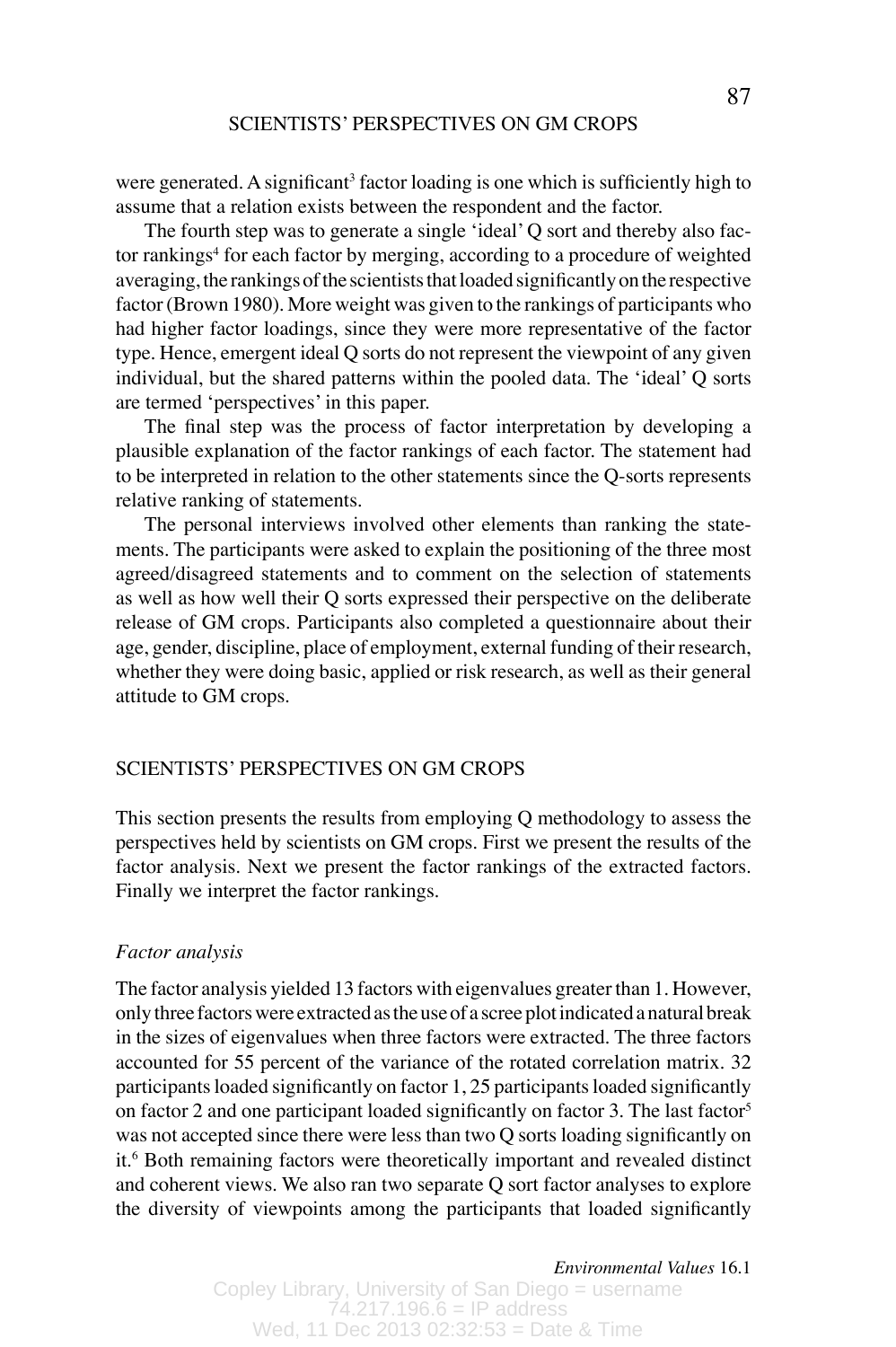on each of the two factors. These two factor analyses did not add much new information to the information already gained from the first factor analysis and are therefore not included in this paper.

# *Factor rankings*

Table 2 presents the factor rankings of the 36 statements for factor 1 and 2.

| Statement                                                                                                                                                                                                                                                                                                   |                | Factor rankings |
|-------------------------------------------------------------------------------------------------------------------------------------------------------------------------------------------------------------------------------------------------------------------------------------------------------------|----------------|-----------------|
|                                                                                                                                                                                                                                                                                                             | 1 <sup>1</sup> | 2 <sup>2</sup>  |
| 1. The use of GM-crops in agricultural production is unnecessary.                                                                                                                                                                                                                                           | 0              | $-4$            |
| 2. Gene technology will contribute to the achievement of a sustainable<br>agriculture.                                                                                                                                                                                                                      | $-1$           | 4               |
| 3. It is unethical to deny the exploration of gene technology since it may play<br>an important role in future food security for the world's population.                                                                                                                                                    | 0              | 4               |
| 4. The ability to break species' boundaries is a strongly negative feature of<br>gene technology independent of whether GM-crops represent unique risks.                                                                                                                                                    | $\theta$       | -5              |
| 5. Genetic modification is a natural process since horizontal gene flow be-<br>tween sexually incompatible species occurs regularly in nature.                                                                                                                                                              | $-1$           | 0               |
| 6. The environmental issues raised by growing currently available GM-crops<br>do not differ qualitatively from conventional crops, therefore the character-<br>istics of each crop variety must be evaluated, not the specific plant breeding<br>method used.                                               | $-1$           | 5               |
| 7. Potential unanticipated effects from GM-crops might arise from the capa-<br>bility of transferring genes into very different genetic backgrounds.                                                                                                                                                        | $\overline{2}$ | 0               |
| 8. Genetic engineering increases the degree of control and predictability<br>regarding the traits expressed by the new variety compared to other methods<br>applied in conventional plant breeding.                                                                                                         | $-2$           | 3               |
| 9. An important uncertainty is how farmers apply the GM technology in the<br>field.                                                                                                                                                                                                                         | 1              | 0               |
| 10. I have little confidence in the gene technology research undertaken by<br>industry since it is highly influenced by commercial interests.                                                                                                                                                               | 3              | $-4$            |
| 11. Scientific knowledge is not and never will be sufficient to predict future<br>impacts of GM-crops.                                                                                                                                                                                                      | 1              | -2              |
| 12. Our present scientific knowledge is not sufficient to evaluate the environ-<br>mental safety of GM- crops today.                                                                                                                                                                                        | 4              | $-3$            |
| 13. GM-crops are safe because no one has shown that significant environ-<br>mental damage has occurred following cultivation of GM-crops.                                                                                                                                                                   | $-4$           | $-1$            |
| 14. The lessons of history tell us that new technologies bring new unknowns<br>and that we sometimes have rushed forward to exploit new technologies,<br>only subsequently to discover the environmental costs. It is likely that this<br>will happen with GM-crops, unless we take precautionary measures. | 3              | $-1$            |
| 15. Standardised quantitative methods need to be the primary basis for as-<br>sessing the environmental impacts of GM-crops.                                                                                                                                                                                | $\mathbf{1}$   | 3               |

TABLE 2. Q-sort statements and their factor rankings

*Environmental Values* 16.1 *Environmental Values* 16.1

Copley Library, University of San Diego = username  $74.217.196.6 = IP$  address Wed, 11 Dec 2013 02:32:53 = Date & Time

88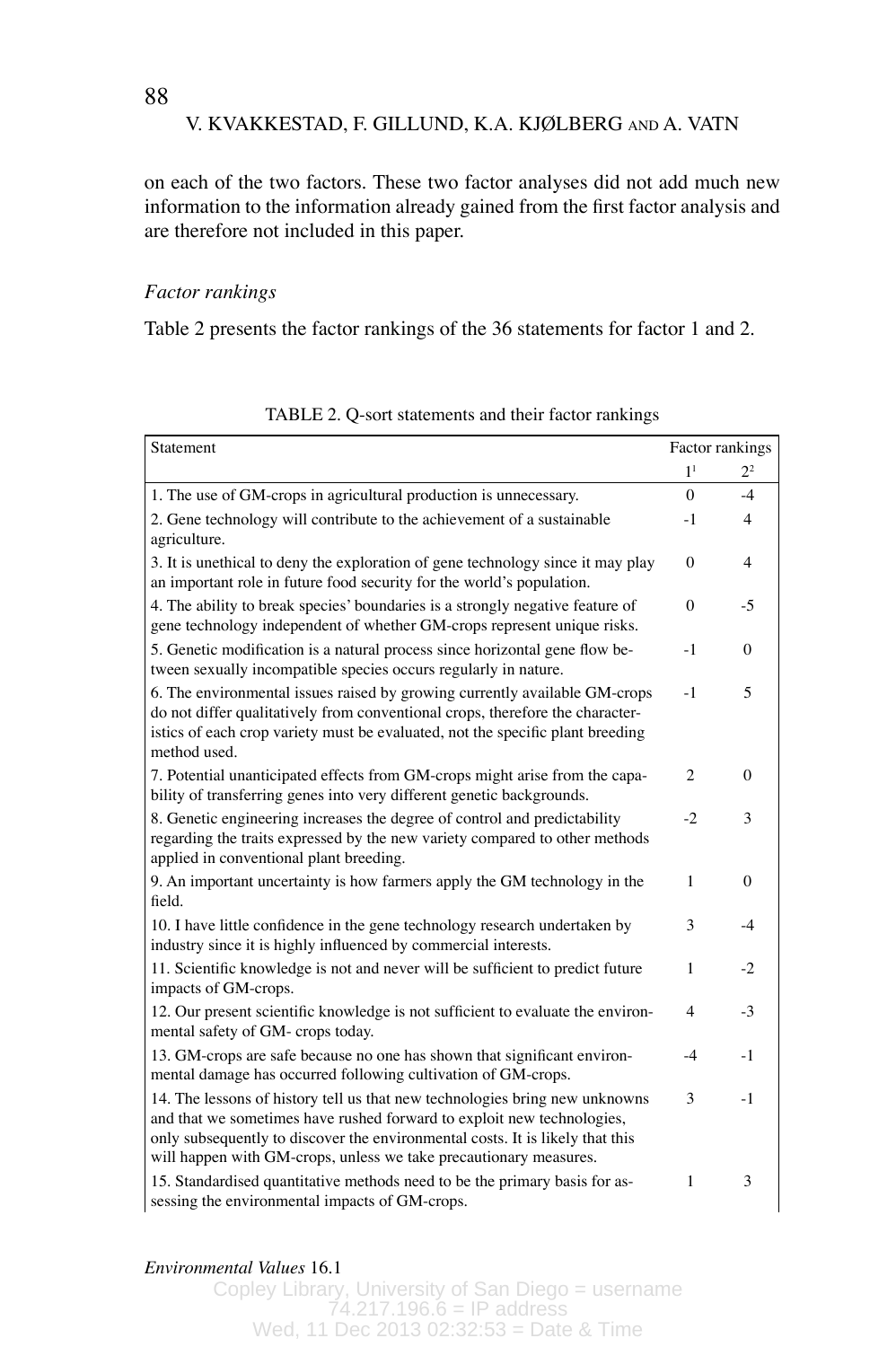| 16. It is impossible to quantify the ecological impacts of growing GM-crops.                                                                                                                                                              | 1              | $-1$           |
|-------------------------------------------------------------------------------------------------------------------------------------------------------------------------------------------------------------------------------------------|----------------|----------------|
| 17. It is important to take unforeseen consequences into consideration when<br>evaluating the release of GM-crops into the environment.                                                                                                   | 4              | 2              |
| 18. The consequences of a GM-based agriculture have to be compared with<br>the consequences of organic agriculture.                                                                                                                       | $\mathbf{0}$   | 1              |
| 19. Lay people are sceptical to GM-crops because they lack knowledge about<br>the technology.                                                                                                                                             | $\mathbf{0}$   | 1              |
| 20. We live in a risk-society and have to accept that technologies, like genetic<br>engineering, with the risk of unlikely but very negative consequences are part<br>of our life.                                                        | $-2$           | $\Omega$       |
| 21. Risk and uncertainty regarding ecological effects in natural habitats<br>should not prevent the use of GM-crops in agriculture if these have docu-<br>mented positive effect on productivity and result in reduced use of pesticides. | $-2$           | 1              |
| 22. GM- traits that enhance resistance to certain herbicides benefit the envi-<br>ronment by decreasing the need for chemicals.                                                                                                           | $-1$           | 2              |
| 23. The use of insect resistant GM-crops, such as the different Bt varieties,<br>will enhance the development of resistance among target pest species.                                                                                    | 2              | 1              |
| 24. The instability of the transferred gene is of key concern.                                                                                                                                                                            | 2              | $-3$           |
| 25. We cannot take into consideration the theoretically possible, but ex-<br>tremely unlikely event of severe reduction in the population of pollinators<br>into consideration when considering the release of a GM-crop.                 | $-2$           | $-2$           |
| 26. The unintended spread of herbicide resistance from genetically modified<br>crops to weeds and other plant life is likely to raise concerns for the structure<br>and function of ecosystems.                                           | $\overline{2}$ | $-3$           |
| 27. The potential effects of Bt-crops on non-target organisms are expected<br>to be less severe than the potential effects of broad-spectrum insecticides on<br>non-target organisms.                                                     | $-1$           | 3              |
| 28. We have the same ability to predict ecological changes from both GM-<br>crops and conventional crops.                                                                                                                                 | $-3$           | $\overline{c}$ |
| 29. Any negative environmental consequences that may arise from growing<br>GM-crops will be adequately addressed by future developments in genetic<br>engineering or other technologies.                                                  | $-3$           | $\theta$       |
| 30. The possible negative impacts of GM-crops on biodiversity are likely to<br>be reversible.                                                                                                                                             | $-3$           | $\theta$       |
| 31. The really serious problems with GM-crops may arise only slowly, subtly<br>and through long chains of events.                                                                                                                         | 3              | $-1$           |
| 32. I see no danger whatsoever of releasing GM-crops into the environment,<br>because of the stability and resilience of ecosystems.                                                                                                      | $-5$           | $-2$           |
| 33. Many ecosystem interactions are so complex that the risk of modern<br>biotechnology is unpredictable.                                                                                                                                 | 5              | $-1$           |
| 34. Results from laboratory experiments on GM-crops can be, in most cases,<br>directly transferred to natural conditions.                                                                                                                 | $-4$           | $-2$           |
| 35. Man has an obligation to use the possibilities embedded in nature for the<br>betterment of mankind.                                                                                                                                   | $\mathbf{0}$   | $\mathfrak{2}$ |
| 36. Nature possesses an intrinsic value that is independent of human needs.                                                                                                                                                               | 1              | 1              |

1 Factor 1, 2 Factor 2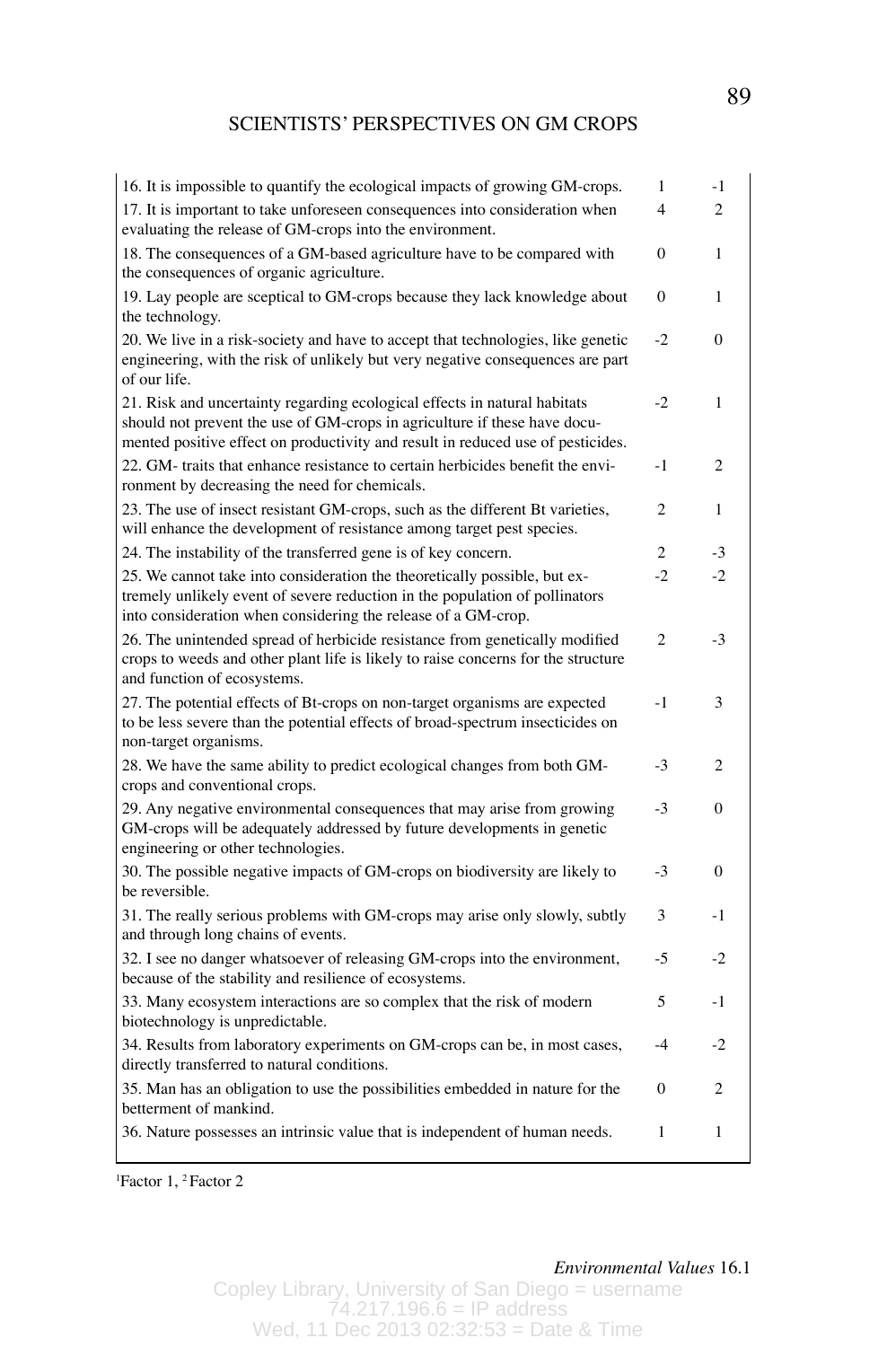### *Factor interpretation*

# *Perspective 1: ʻThe environmental effects are unpredictable'*

Factor 1 exemplars<sup>7</sup> strongly emphasise the unpredictability of the environmental effects from GM crops. Ecosystems are complex  $(33:5)^8$  and our present scientific knowledge is insufficient (12:4). Major long-term unanticipated impacts might arise (14:3; 31:3). However, factor 1 exemplars have no strong opinion on whether we are faced with irreducible ignorance (16:1; 11:1). They emphasise that results from laboratory experiments on GM crops can not be directly transferred to natural conditions (34:-4) and they have little confidence in research undertaken by industry (10:3).

Factor 1 exemplars have no strong opinion on the claimed beneficial effects of GM crops (3:0; 2:-1; 27:-1; 22:-1), while they emphasise that the unintended spread of herbicide resistance from GM crops is likely to raise concern for ecosystems (26:2). The possible negative impacts are likely to be irreversible  $(29:-3; 30:-3)$ .

They appear neutral on whether the ability to break species' boundaries is a negative feature of gene technology (4:0) or whether the environmental issues raised by growing GM crops differ from conventional crops (6:-1). However, they emphasise that potential unanticipated effects might arise from the capability of transferring genes into very different backgrounds (7:2) and that effects from GM crops are more unpredictable than effects from conventional crops  $(28:-3; 8:-2)$ .

#### **Box 1: Characteristics of perspective 1**

Factor 1 exemplars strongly emphasise the unpredictability of the environmental effects from GM crops, while they have no strong opinion on claimed positive consequences of GM crops and whether GM crops are fundamentally different from conventional crops. The presence of negative consequences of growing GM crops is moderately emphasised. This means that less emphasis is put on known possible harmful effects than on unpredictability. They have little confidence in gene technology research undertaken by industry.

### *Perspective 2: ʻGM crops present no unique risks and are useful'*

Factor 2 exemplars strongly emphasise that the ability to break species' boundaries is not a negative feature of gene technology  $(4:5)^9$  and that the environmental issues raised by growing GM crops do not differ from conventional crops (6: 5). We have the same ability to predict ecological changes from GM crops and conventional corps (28:2) and genetic engineering increases the control and predictability of the expressed traits compared to conventional plant breeding (8:3).

The use of GM crops in agriculture is considered necessary (1:-4). This is partly explained by the role that GM crops might play for increased food secu-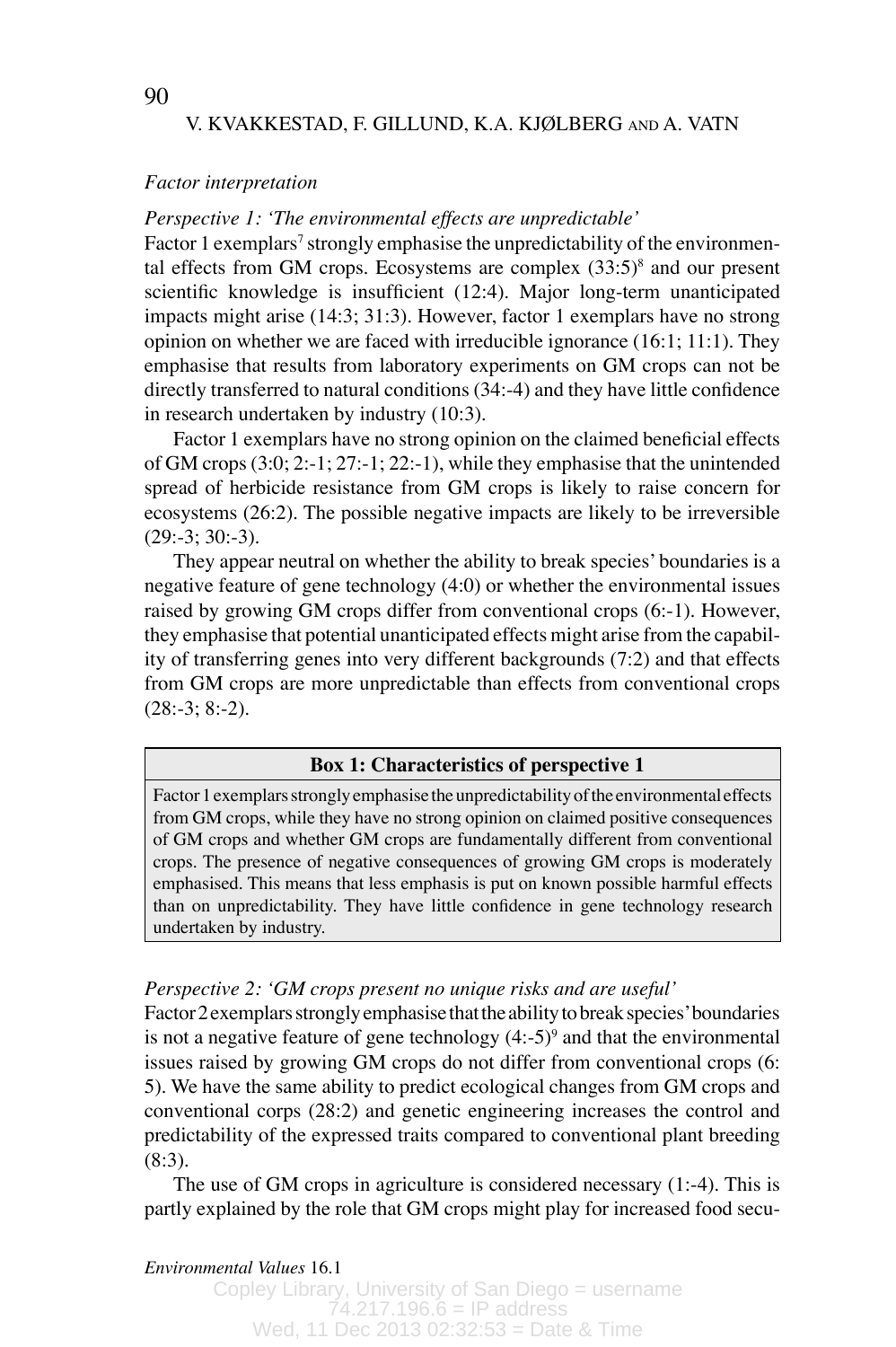rity (3:4), sustainable agriculture (2:4), and reduced pesticide use (27:3; 22:2). The unintended spread of herbicide resistance from GM crops is not likely to raise concern for the structure and function of ecosystems (26;-3). Scientists in factor 2 appear neutral on whether the use of Bt-crops will enhance resistance among target species (23:1) and whether the negative impacts of GM crops will be reversible (30:0; 29:0).

In general, scientists in factor 2 appear neutral on aspects regarding the predictability of GM crops (33:-1; 7:0; 31:-1; 14:-1; 16:-1; 13:-1) However, they emphasise that it is important to take unforeseen consequences into consideration when evaluating the release of GM crops (17:2). They disagree that scientific knowledge is not (12:-3), and never will be, sufficient to predict impacts of GM crops (11:-2). Further aspects of factor 2 exemplars are their confidence in gene technology research undertaken by industry (10:-4) and that they emphasise that man has an obligation to use the possibilities embedded in nature for the betterment of mankind (35:2).

# **Box 2: Characteristics of perspective 2**

Factor 2 exemplars strongly emphasise that GM crops are not fundamentally different from conventional crops and that these crops are likely to have major positive consequences. They have no strong opinion on the predictability of the environmental effects from GM crops or on potential negative impacts from growing GM crops. They have confidence in gene technology research undertaken by industry.

# *Areas of agreement and disagreement among perspective 1 and 2*

One of the main tendencies in our findings is that factor 1 and 2 exemplars rarely have opposing views on the same issues; rather, they feel strongly about different issues.10 Examples are positive consequences of GM crops (3:0,4; 2:-1,4;  $27:-1,3; 1:0,-4$ ,<sup>11</sup> whether potential negative impacts are likely to be reversible (29:-3,0; 30-3,0), whether ecosystem interactions are so complex that the risk of modern biotechnology is unpredictable (33:5,-1), the possibility for major long-term unanticipated impacts (14:3,-1; 31:3,-1), whether the ability to break species' boundaries is a negative feature of gene technology (4:0,-5), whether the environmental issues raised by growing GM crops differs from conventional crops (6:-1,5), and whether GM crops are safe because no one has shown any significant environmental damages (13:-4,-1).

The major areas of disagreement among the two factor groups are whether present scientific knowledge is insufficient to assess the environmental safety of GM crops (12:4,-3), whether the spread of herbicide resistance from GM crops is likely to raise concern for ecosystems (26:2,-3), whether genetic engineering increases control and predictability (8:-2,3; 28:-3,2), and whether industry funded gene technology research is influenced by commercial interests (10: 3,-4).

*Environmental Values* 16.1 *Environmental Values* 16.1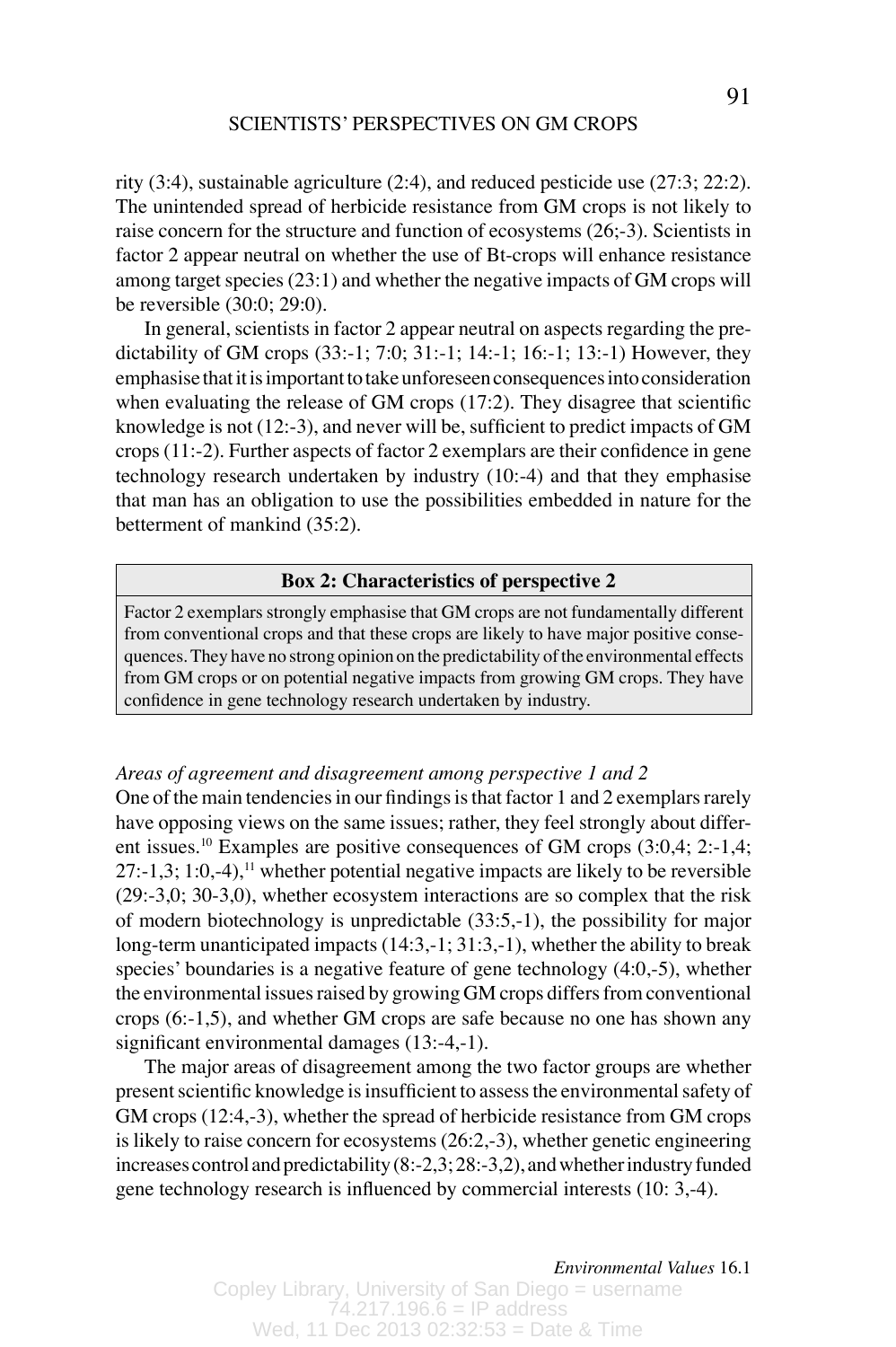The scientists have no strong opinion on most of the issues that they agree on. Neither of the groups have strong opinions on whether nature possesses an intrinsic value (36:1,1), whether lay people are sceptical to GM crops because they lack knowledge about the technology (19:0,1), whether how farmers apply the GM-technology is an important uncertainty (9:1,0), and whether it is impossible to quantify the ecological impacts of growing GM crops (16:1,-1). They also agree that the use of Bt-crops will enhance the development of resistance among target species (23:2,1).

# CHARACTERISTICS OF SCIENTISTS WITH THE SAME PERSPECTIVE ON GM CROPS

Having identified different perspectives on GM crops, an important question is what characterises scientists that hold the same perspective. We have addressed this issue by analysing whether the scientists' general attitude to GM crops and their contextual background (discipline, funding, type of research, place of employment) is linked to significant loading on factor 1 and 2, i.e. whether they hold perspective 1 or 2. These two perspectives cannot be considered to be the only two ways scientists think about GM crops. However, the two perspectives point out basic differences among the participating scientists' perspectives on GM crops. Examining the characteristics of the scientists in each factor group can suggest reasons why they hold different perspectives on GM crops.

The scientists were asked to indicate their general attitude to GM crops on a scale ranging from 1 to 5, where 1 is negative and 5 is positive. A logistic regression model was then developed to analyse the relationship between the scientists' general attitude to GM crops and the perspective they hold. Table 3 presents the attitudes of the scientists that loaded significantly on the two factors and the results from the logistic regression model.

TABLE 3. Descriptive statistics for attitude<sup>1</sup> to GM crops, and parameter estimates and Wald statistics of a logistic regression model predicting perspective on GM crops by attitude to GM crops  $(n=56^2)$ 

|               |                | Factor | Logistic regression model <sup>3</sup> |         |  |
|---------------|----------------|--------|----------------------------------------|---------|--|
|               |                |        |                                        |         |  |
| Mean attitude | $\overline{a}$ | 4.7    | $-2,8$                                 | $15.7*$ |  |
| Std           |                |        |                                        |         |  |

1 Measured on a five point Lickert scale (1:negative, 5: positive)

<sup>2</sup>One of the respondents that loaded significantly on factor 1 is excluded from the sample because of negative correlation coefficient.

3 y=1 if perspective 1, and 0 if perspective 2

\*p<0,0001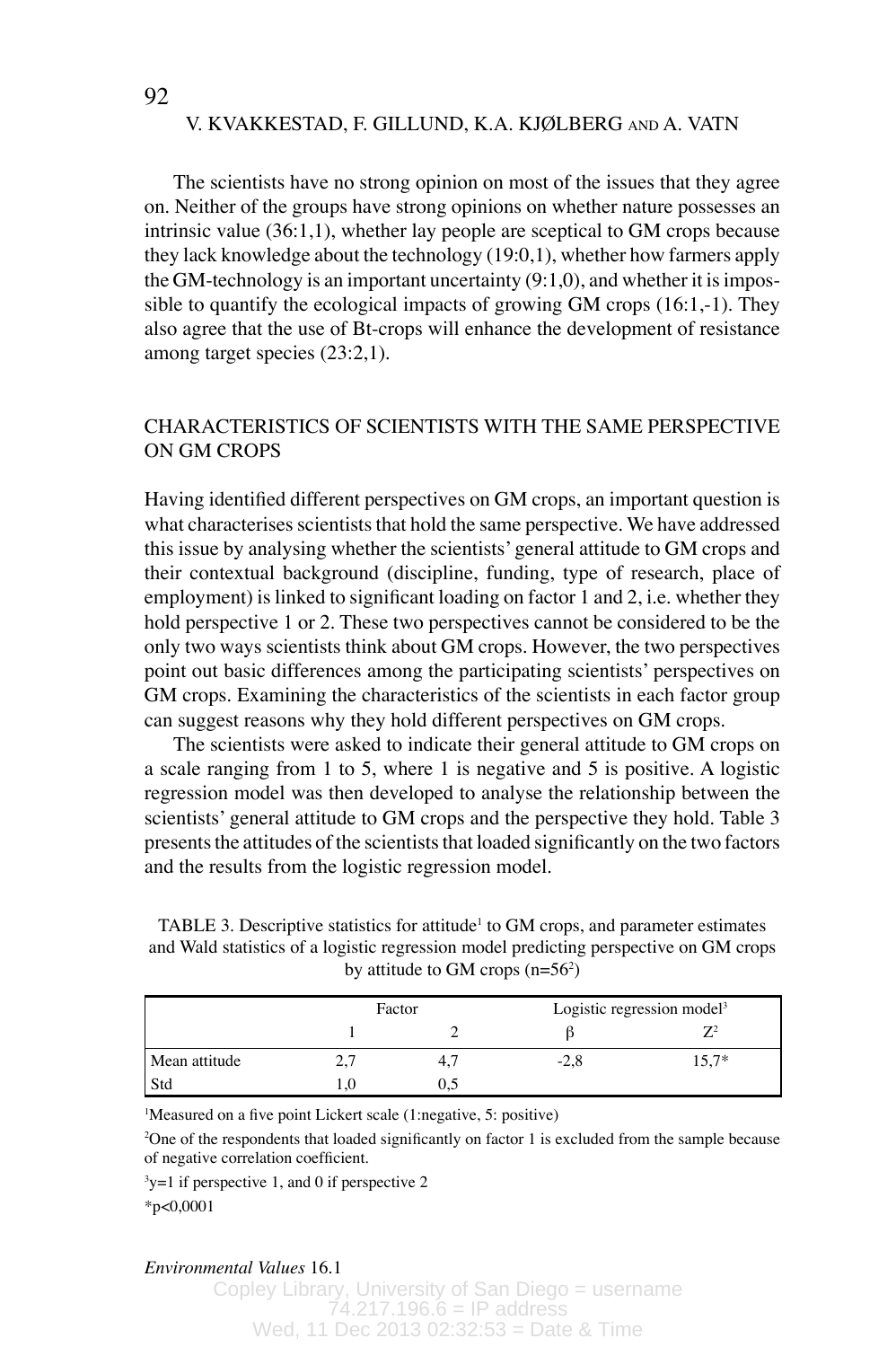All of the factor 2 exemplars are very positive to GM crops, while factor 1 exemplars are moderately negative. There is a substantial variation in attitude among the factor 1 exemplars, while this is not the case for factor 2 exemplars. Logistic regression predicting significant loading on factor 1 by attitude to GM crops indicates that general attitude to GM crops has a significant effect on the perspective they hold on GM crops. The more negative the scientists are, the more likely is it that they hold perspective 1.

To analyse whether the scientists' contextual background is related to significant loading on factor 1 and 2, we wanted to develop a logistic regression model that included the explanatory dummy variables funding, discipline, type of research and place of employment, as well as interaction effects between these variables to predict perspectives on GM crops. However, for several of the intended explanatory variables some categories were missing. Ecologists and industry-employed scientists were for example only present in one of the perspectives. It is not possible to include explanatory dummy variables in a logistic regression model if some categories are missing and it was therefore not possible to develop one logistic regression model with all the intended variables. We have therefore analysed the relationship between the contextual background of the scientists and significant loading on factor 1 and 2 by three steps. First we present the background characteristics of the scientists in each of the two perspectives and analyse the association between these background characteristics and perspective on GM crops by chi-square tests (see table 4). Then we present the results from three different logistic regression models that include different explanatory variables and different groups of the scientists (see table 5). Finally we present the interaction effects (see table 6). The control variables age and gender had no significant effect and are therefore not included in the analysis.

Table 4 shows a very clear pattern; no ecologists, and no scientists employed in the foundation (a non-commercial foundation that is located in a research environment) or the conventional plant breeding company are associated with perspective 2, while all the scientists employed in the GM-industry are associated with perspective 2. Most of the scientists that belong to other disciplines (agrobiology, plant physiology, evolutionary genetics and bio-ethics) hold perspective 1. Chi-square tests suggest that perspective on GM crops depends on discipline, place of employment, funding and type of research.

Table 5 presents the parameter estimates and their Wald statistics for three logistic regression models that include different explanatory variables and different groups of the scientists that loaded significantly on factor 1 or 2. The three models were developed since these were the models that satisfied the requirement that no categories in an explanatory dummy variable should be missing, i.e. funding was included since industry funded scientists and publicly funded scientists hold both perspectives, while place of employment was not included as no industry employed scientists hold perspective 1.

*Environmental Values* 16.1 *Environmental Values* 16.1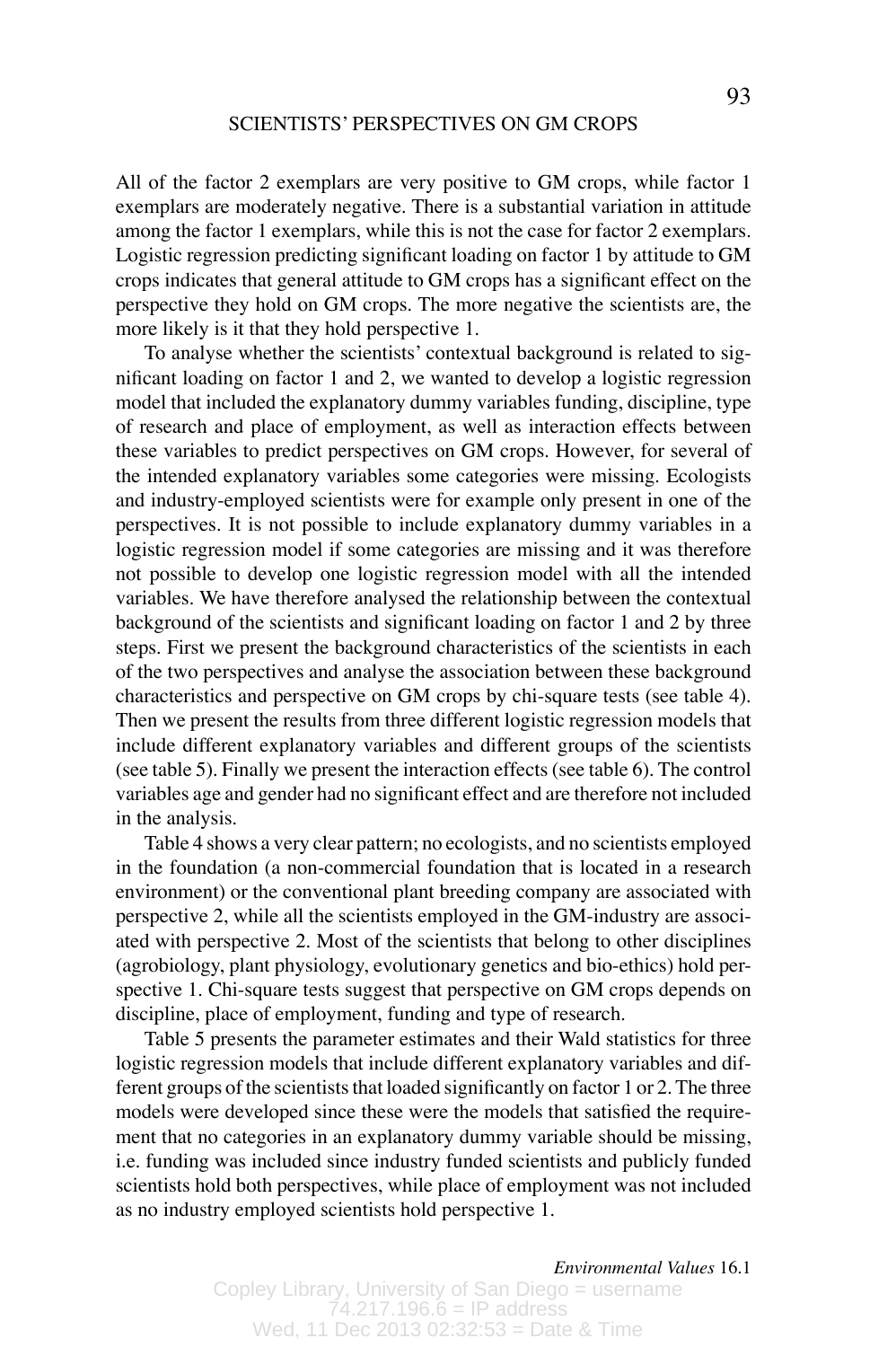TABLE 4. Characteristics of scientists that hold the same perspectives on GM crops, and chi-square tests for independence between perspective on GM crops and discipline, place of employment, funding and type of research

|                                                  | No. of factor<br>1 exemplars | No. of factor<br>2 exemplars | $\chi^2$  |
|--------------------------------------------------|------------------------------|------------------------------|-----------|
| Number of scientists                             | 31                           | 25                           |           |
| Discipline                                       |                              |                              | 19,5***1  |
| Conventional plant breeding                      | 4                            | 2                            |           |
| Molecular biology & related fields <sup>2</sup>  | 8                            | 22                           |           |
| Ecology                                          | 13                           | $\Omega$                     |           |
| Other <sup>3</sup>                               | 6                            | 1                            |           |
| Place of employment                              |                              |                              | $12.1***$ |
| Foundation <sup>5</sup>                          | 6                            | $\Omega$                     |           |
| University                                       | 21                           | 14                           |           |
| Conventional plant breeding company <sup>6</sup> | $\overline{4}$               | $\Omega$                     |           |
| GM-Industry                                      | $\Omega$                     | 11                           |           |
| Funding                                          |                              |                              | 24.2***   |
| Public <sup>7</sup>                              | 30                           | 9                            |           |
| Some/all from GM-industry                        | 1                            | 16                           |           |
| Type of research                                 |                              |                              | $10.8*$   |
| Risk research                                    | 7                            | 1                            |           |
| Basic research                                   | 18                           | 9                            |           |
| Product research                                 | 6                            | 15                           |           |

1 'otherʻ and ʻconventional plant breeding' are excluded from the tests to ensure expected cell count greater or equal to 5.

2 Related fields are molecular genetics and biochemistry

<sup>3</sup>Other' refers to three agrobiologists (one of them loaded significantly on factor 2), two plant physiologists, one evolutionary geneticist, and one scientists who had a background in molecular biology, but is currently working within the field of bio-ethics.

4 ʻfoundation', and ʻconventional plant breeding company' are excluded from the tests to ensure expected cell count greater or equal to 5.

5 ʻFoundation' refers to a non-commercial foundation that is located in a research environment.

6 The conventional plant breeding company is owned by the state, agricultural cooperatives and private companies.

7 The scientists that work in the conventional plant breeding company are classified as receiving public funding since the majority of their funding is public and since their private funding comes from other sources than the GM-industry. These private funding sources are not likely to relate to their perspective on GM crops in any particular direction since they are not involved in gene technology.

 $*_{p<0,005}$ ,  $*_{p<0,001}$ ,  $*_{p<0,0001}$ 

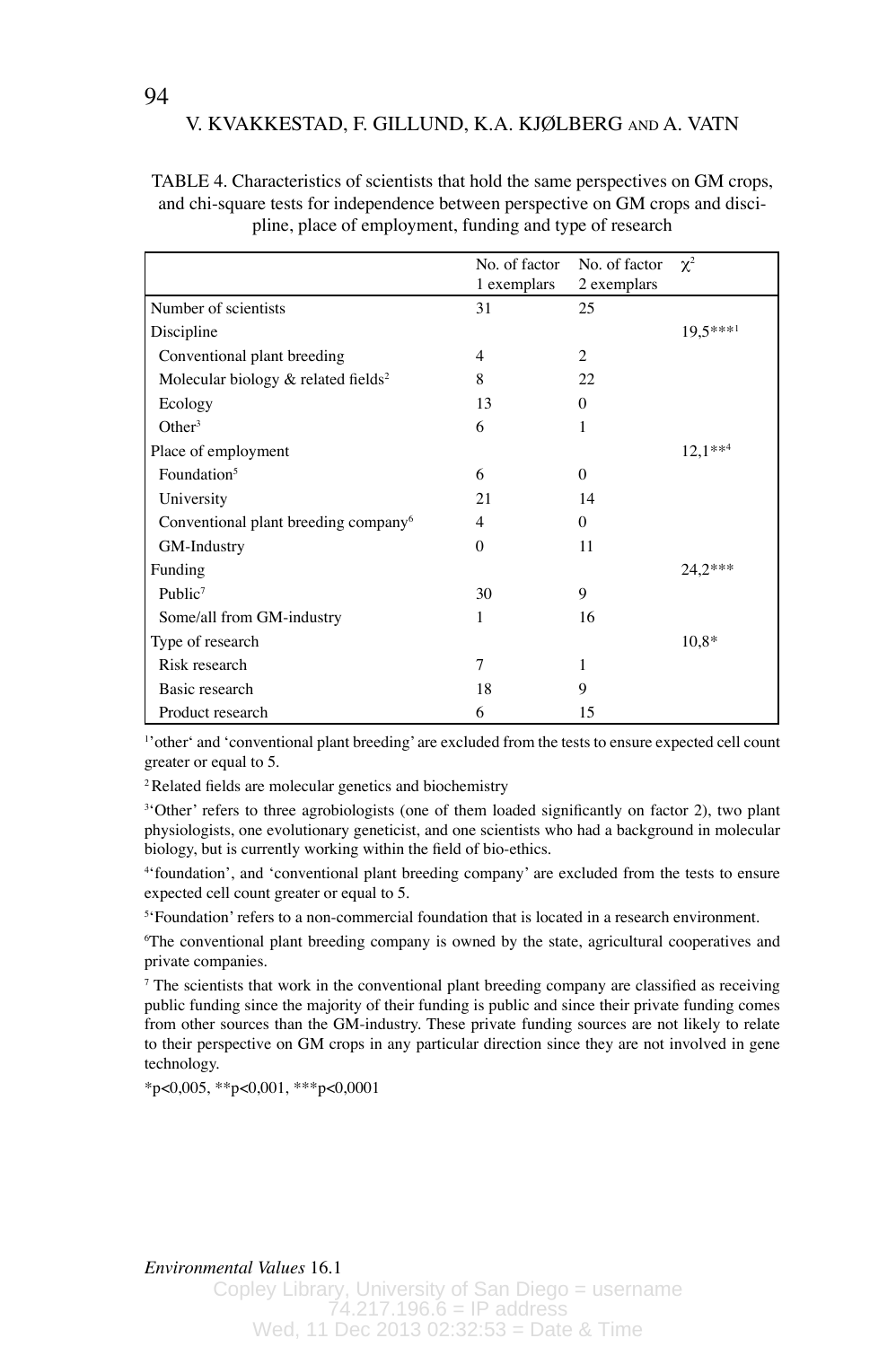| Explanatory variables        | Model 1. $n=56$ |          | Model 2. $n=43$ (no<br>ecologists) |         | Model $3. n=30$ (only<br>mol. biologists) |        |
|------------------------------|-----------------|----------|------------------------------------|---------|-------------------------------------------|--------|
|                              | ß               | $Z^2$    |                                    | $Z^2$   |                                           | $Z^2$  |
| Discipline <sup>1</sup> : Ot |                 |          | 2,9                                | $4.3*$  |                                           |        |
| Discipline <sup>1</sup> : Co |                 |          | 0.7                                | 0.4     |                                           |        |
| Funding <sup>2</sup>         | 3.9             | $10.2**$ | 4.1                                | $7.0**$ | 2.7                                       | $5.4*$ |
| Type of research: $Ri3$      | 2,3             | 2,2      | 1,2                                | 0.6     |                                           |        |
| Type of research: $Ba3$      | 0.3             | 0.1      | $-1.5$                             | 1.8     |                                           |        |

| TABLE 5. Parameter estimates and Wald statistics of logistic regression models pre- |  |
|-------------------------------------------------------------------------------------|--|
| dicting perspective on GM crops ( $y=1$ if perspective 1, and 0 if perspective 2)   |  |

1 Measured as two dummy variables ʻOt' and ʻCo' where in the case of Ot 1 denotes other (agrobiology, plant physiology, evolutionary geneticist, and bio-ethics) and 0 denotes otherwise, and where in the case of Co 1 denotes conventional plant breeding and 0 denotes otherwise.

<sup>2</sup> Measured as a dummy variable where 1 denotes purely publicly funded and 0 denotes otherwise (some/purely industry funded).

<sup>3</sup> Measured as two dummy variables 'Ri' and 'Ba' where in the case of Ri 1 denotes risk research and 0 denotes otherwise, and where in the case of Ba 1 denotes basic research and 0 denotes otherwise.  $*_{p<0,05}$ ,  $*_{p<0,01}$ 

Model 1 in table 5 includes all the 56 factor 1 and factor 2 scientists and examines the relationship between perspective on GM crops, funding and type of research. The model predicts that scientists who are publicly funded are more likely to hold perspective 1 than scientists that are partly or purely industry funded. Type of research has no significant effect.

Discipline could not be included in model 1 as no ecologists hold perspective 2. However, by excluding the ecologists from the model, we could include discipline as an explanatory variable as the other disciplinary categories are present in both perspectives. This is what we have done in model 2. The results are similar to those in model 1 in terms that funding has significant effect, while type of research has no significant effect. Whether the discipline is conventional plant breeding or otherwise has no significant effect, while whether the discipline is ʻother' (agrobiology, plant physiology, evolutionary geneticist and bio-ethics) or otherwise (molecular biology and conventional plant breeding) has significant effect. Scientists from the disciplinary category ʻother' are more likely to hold perspective 1 than conventional plant breeders and molecular biologists.

Model 3 in table 5 only includes the molecular biologists. Funding has significant effect on the perspectives molecular biologists hold on GM crops. Molecular biologists who are partly or purely industry funded are very likely to hold perspective 2, while publicly funded molecular biologists are as likely to hold perspective 1 as perspective 2.

*Environmental Values* 16.1 *Environmental Values* 16.1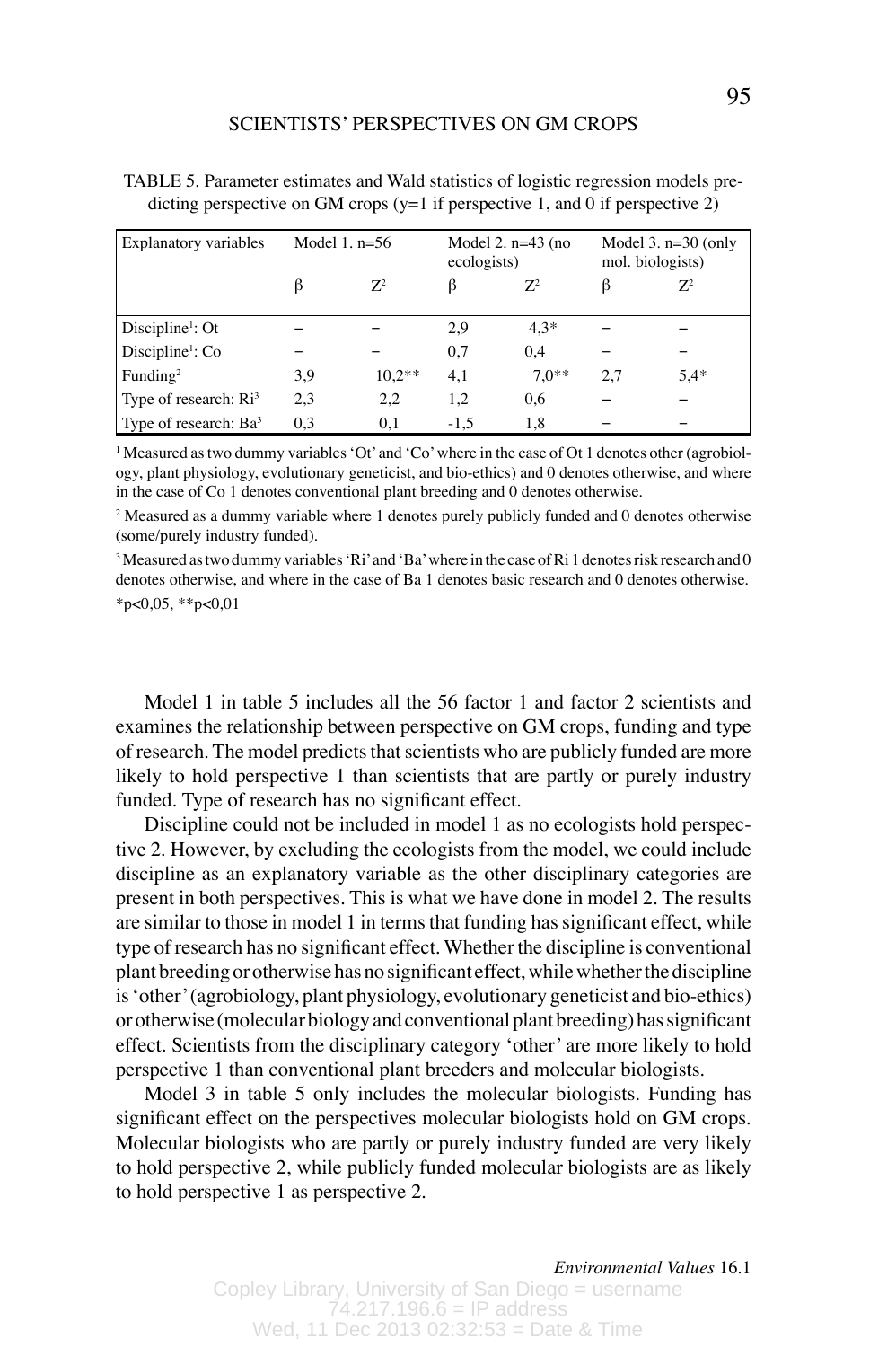It was not possible to include interaction variables in any of the three models because some of the categories were present in only one of the perspectives. We have therefore presented interaction effects from discipline, funding, place of employment and type of research in table 6.

We see from table 6 that the only category of molecular biologists where the majority hold perspective 1 is molecular biologists that at the same time are employed in the foundation, are doing risk research and are publicly funded. In fact, all the publicly funded scientists that are doing risk research are associated with perspective 1, while the only industry-funded scientist that is doing risk research is associated with perspective 2. Half of the publicly funded molecular biologists are associated with perspective 2, while more than 90 per cent

| Discipline                                                                | Funding                      | Research     | Place of<br>employment      | No. of<br>factor 1<br>exemplars | No. of<br>factor 2<br>exemplars |
|---------------------------------------------------------------------------|------------------------------|--------------|-----------------------------|---------------------------------|---------------------------------|
| Ecology                                                                   | Public                       | <b>Basic</b> | University                  | 11                              | $\Omega$                        |
| Ecology                                                                   | Public                       | <b>Risk</b>  | University                  | 1                               | 0                               |
| Ecology                                                                   | Public                       | Risk         | Foundation                  | 1                               | $\Omega$                        |
| Molecular biology &<br>related fields                                     | Public                       | <b>Basic</b> | University                  | $\overline{c}$                  | 4                               |
| Molecular biology &<br>related fields                                     | Public                       | <b>Risk</b>  | Foundation                  | $\overline{4}$                  | $\Omega$                        |
| Molecular biology &<br>related fields                                     | Public                       | Product      | University                  | 1                               | 3                               |
| Molecular biology &<br>related fields                                     | Some/all from<br>GM-industry | <b>Basic</b> | University                  | $\theta$                        | 3                               |
| Molecular biology &<br>related fields                                     | Some/all from<br>GM-industry | Product      | University                  | 1                               | $\overline{c}$                  |
| Molecular biology &<br>related fields                                     | Some/all from<br>GM-industry | Product      | Industry                    | $\theta$                        | 10                              |
| Conventional plant<br>breeding                                            | Public                       | <b>Basic</b> | University                  | $\theta$                        | 2                               |
| Conventional plant<br>breeding                                            | Public                       | Product      | Conv. plant<br>breed. comp. | 4                               | $\Omega$                        |
| Other (bioethics) <sup>1</sup>                                            | Public                       | <b>Risk</b>  | Foundation                  | 1                               | 0                               |
| Other (plant physio-<br>logy, agrobiology,<br>evolutionary gen-<br>etics) | Public                       | <b>Basic</b> | University                  | 5                               | $\Omega$                        |
| Other (agrobiology)                                                       | Some/all from<br>GM-industry | Risk         | Industry                    | $\Omega$                        | 1                               |
| Total no. of scientists                                                   |                              |              |                             | 31                              | 25                              |

TABLE 6. Interaction effect from discipline, funding and type of research on perspective on GM crops

<sup>1</sup> This scientist had a background in molecular biology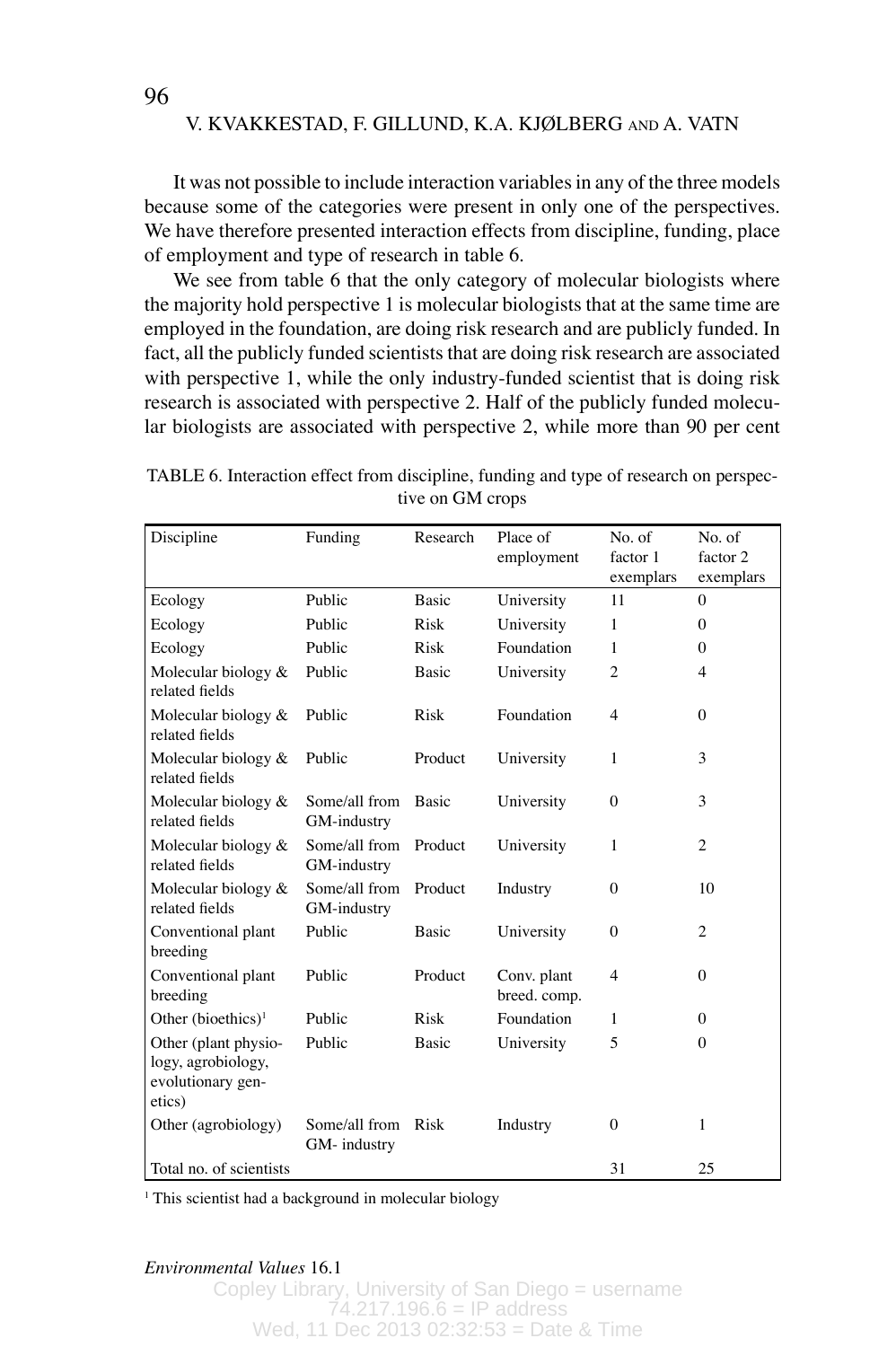of the partly/purely industry funded molecular biologists are associated with the same perspective. No conventional plant breeders that are employed in the conventional plant breeding company are associated with perspective 2, while no conventional plant breeders that are employed in universities are associated with perspective 1.

#### DISCUSSION

In our discussion of the findings, we will first look at the importance of the four dimensions ʻthe consequences of releasing GM crops', ʻour ability to predict the consequences', ʻwhether GM crops are fundamentally different from conventional crops', and ʻthe moral status of nature' for the two perspectives on GM crops identified in this study. Next we discuss the importance of discipline, funding, place of employment and type or research for scientists' perspectives on GM crops. Finally, we situate the study in the broader context of debates about science, innovation and value and we examine the implications of this study for these debates.

As emphasised above, factor 1 and factor 2 exemplars generally do not have opposing responses on the same dimensions. Rather they feel strongly about different aspects. The dimension ʻour ability to predict the consequences of releasing GM crops' is the most important dimension for the scientists in factor 1 in the sense that they emphasise that consequences are unpredictable. Factor 2 exemplars, on the other hand, have no strong opinion on this issue. Neither factor 1 nor 2 exemplars have any strong opinion concerning whether we are faced with irreducible ignorance or not. The dimensions that concern consequences of releasing GM crops and whether GM crops are fundamentally different from conventional crops are the most important dimensions for scientists in factor 2, while these two dimensions are not so important for scientists in factor 1. Factor 2 exemplars strongly emphasise that GM crops present no unique risks and that GM crops are useful, while they have no strong opinion on negative consequences. Factor 1 exemplars moderately emphasise the presence of negative consequences and have no strong opinion on positive consequences. The dimension ʻmoral status of nature' is of little importance for both groups of scientists in terms that they have no strong opinion on whether we should hold an anthropocentric or ecocentric position.

The contextual characteristics of the scientists revealed a very clear pattern concerning the perspective they hold on GM crops. All the scientists that were employed in the foundation and in the conventional plant breeding company hold perspective 1, while all the industry-employed scientists hold perspective 2. This might indicate that perspective on GM crops is an important aspect in the recruitment process in these organisations, and/or that the socialisation that takes place in these organisations shapes the perspective on GM crops.

*Environmental Values* 16.1 *Environmental Values* 16.1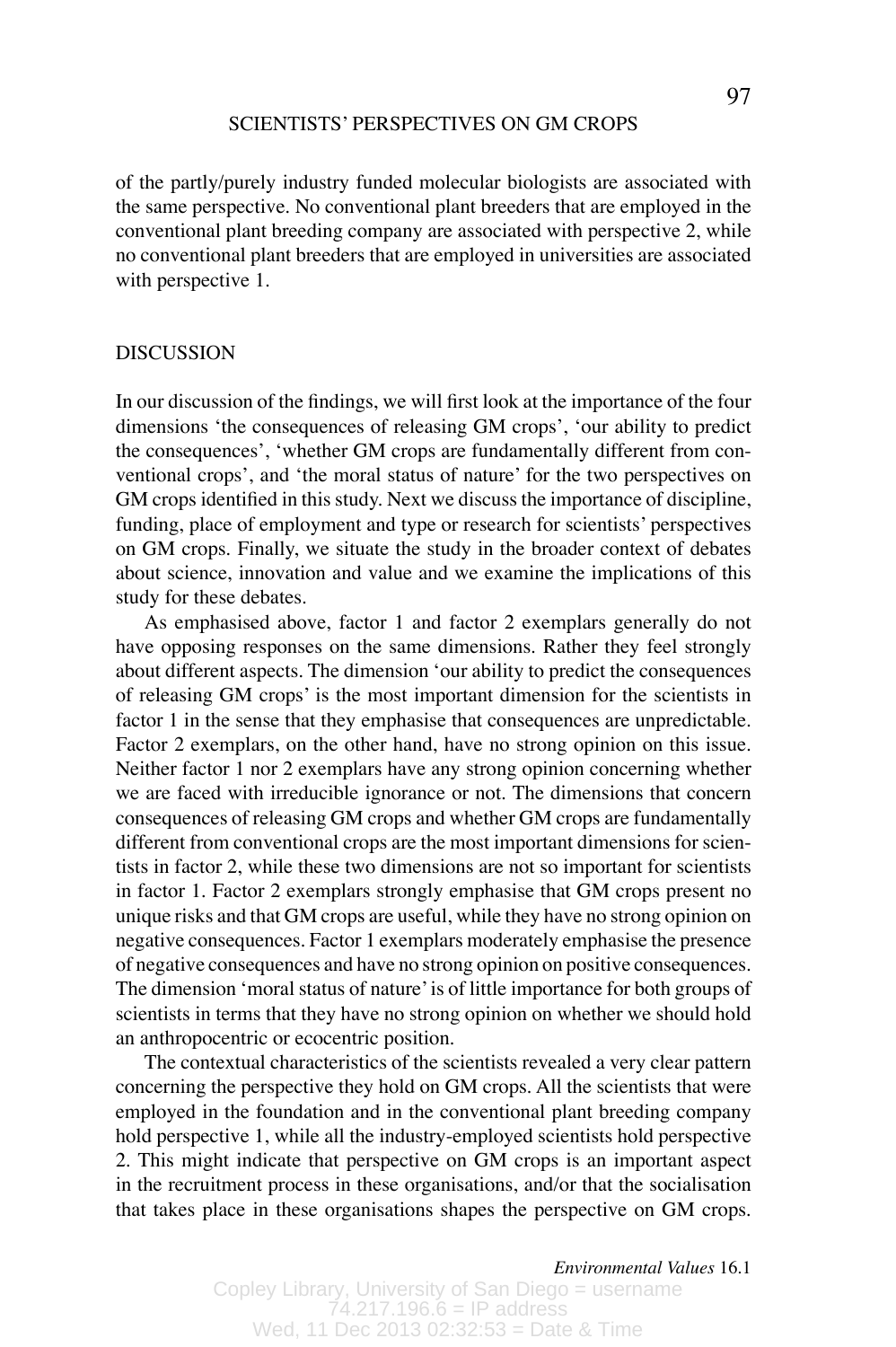The foundation was created to secure an independent research milieu being independent both of the industry and university priorities. This might partly explain why scientists in this group are so homogenous in their perspective on GM crops. The conventional plant breeding company is recently privatised and the scientists emphasised that they perceived themselves as publicly employed scientists. University scientists are associated with both perspectives. This might indicate that being employed in universities has in itself little influence on scientists' perspectives on GM crops.

Funding has a significant effect on the perspective the scientists hold. Scientists that have some industry funding or are purely industry funded are very likely to be associated with perspective 2, while publicly funded scientists are somewhat more likely to hold perspective 1 than perspective 2. Scientists that are funded by the industry might feel an obligation to serve the interests of the shareholders, while publicly funded scientists possibly take a more autonomous role. Industry funding imposes a one-sided focus on the profits in the near future. Aspects of biological systems that are external to the market as well as longterm effects become irrelevant for their research. It is interesting that industry funded scientists are likely to hold one particular perspective, and that this perspective emphasises that gene technology research undertaken by industry is not influenced by commercial interests.

The fact that all the industry employed scientists hold perspectives 2 and that scientists that have some industry funding are very likely to hold perspective 2 might justify the concerns that have been raised about the commercialisation of GM crop research from the 1980s (see for example Caldart 1983; Newberg and Dunn 2002; Pistorius and Wijk 1999; Stone 2002; Victor and Runge 2002). When formulating policies for GM crop research, the governmental authorities ought to consider that industry funding of GM crop research might influence the perspectives scientists hold and/or that mainly scientists that hold certain perspectives are recruited to GM crops research that are industry funded. Governments should consider reversing the industrial dominance in GM crop research by changing policies for intellectual property rights and public research budgets.

None of the ecologists hold perspective 2, while about three-fourths of the molecular biologists hold perspective 2 and two-thirds of the conventional plant breeders hold perspective 1. It was expected that the ecologists could hold a perspective similar to perspective 1 and that most of the molecular biologists could hold a perspective similar to perspective 2. However, quite a few of the molecular biologists hold perspective 1. Half of the molecular biologists that hold perspective 1 are publicly funded, employed in the foundation and do risk research. These molecular biologists might hold a diverging perspective from most of the other molecular biologists because they work in a different context and/or because it is mainly molecular biologists that emphasise complexity and uncertainty that are recruited to this kind of research. All the conventional plant breeders that are employed in the conventional plant breeding company hold

### *Environmental Values* 16.1 *Environmental Values* 16.1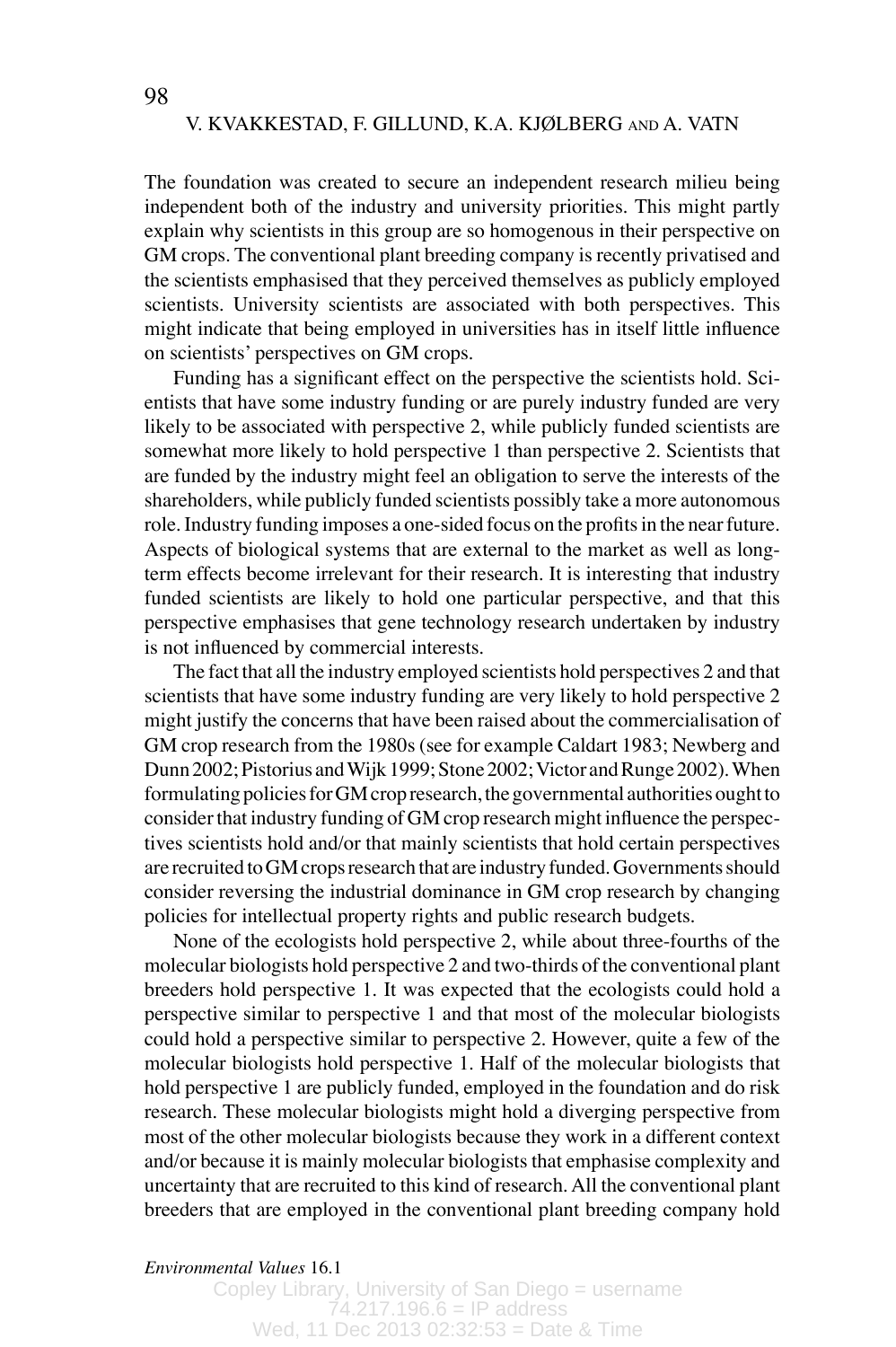perspective 1, while all the conventional plant breeders that work in universities hold perspective 2. One of many possible explanations might be that the university employed conventional plant breeders have much contact with molecular biologists, while this is not the case for those working in the company. A reasonable policy response to these results might be to encourage more interdisciplinary training and research. It is also crucial that the policy makers include several disciplines when they ask for scientific advice on policies for GM crops.

The results from this study are of relevance for the wider debate about science, innovation and value that is increasingly taking place in western countries. During the last decades, science has dominantly been valued for its importance for securing economic growth. Wilsdon et al. (2005) emphasise that instead the public value of science, i.e. the total benefits that flow from public science policy, should be the main measure for the value of science and technology. They suggest upstream public engagement as one way to enhance the public value of science. Stakeholders, scientists and the wider public should deliberate on the visions, ends and purposes of science and they should together influence the trajectories of scientific and technological developments. However, the idea about upstream public engagement in science has generated debate. It has been argued that science is not a democratic activity – the accuracy of scientific ʻfacts' cannot be decided by referenda – and that the public lack the technical insight necessary to contribute.

The results from this study justify upstream public engagement as they illustrate that both factual judgements as well as value judgements are important for scientists' perspectives on GM crops. The existence of uncertainty and ignorance as such implies that value judgments have to be made, as it is not given how one should respond to uncertainty and ignorance. Scientists are not more qualified for making value judgments than others and these judgments should therefore not be left for scientists alone. However, public engagement is not unproblematic. There are several related challenges, like representativeness and accountability, which one needs to be aware of. Decisions on what research might be most valuable will always be based partly on factual assumptions. At least, in some respect, scientists are likely to be more competent on making these assumptions than others.

Wilsdon et al. (2005) also argue that the structures that surround scientists to a greater extent should encourage scientists to be concerned about the public value of science. Our results show that industry funding might impose limits on scientists' possibilities to reflect on the social dimension of their work or at least that the recruitment process is biased and thereby indirectly influences the reflection that will take place.

Dialogue between different types of scientists is important to secure the public value of science, and should be promoted and rewarded according to Wilsdon et al. (2005). The differences in the perspectives held by the scientists in this study justify the fostering of dialogue between scientists. However, an

*Environmental Values* 16.1 *Environmental Values* 16.1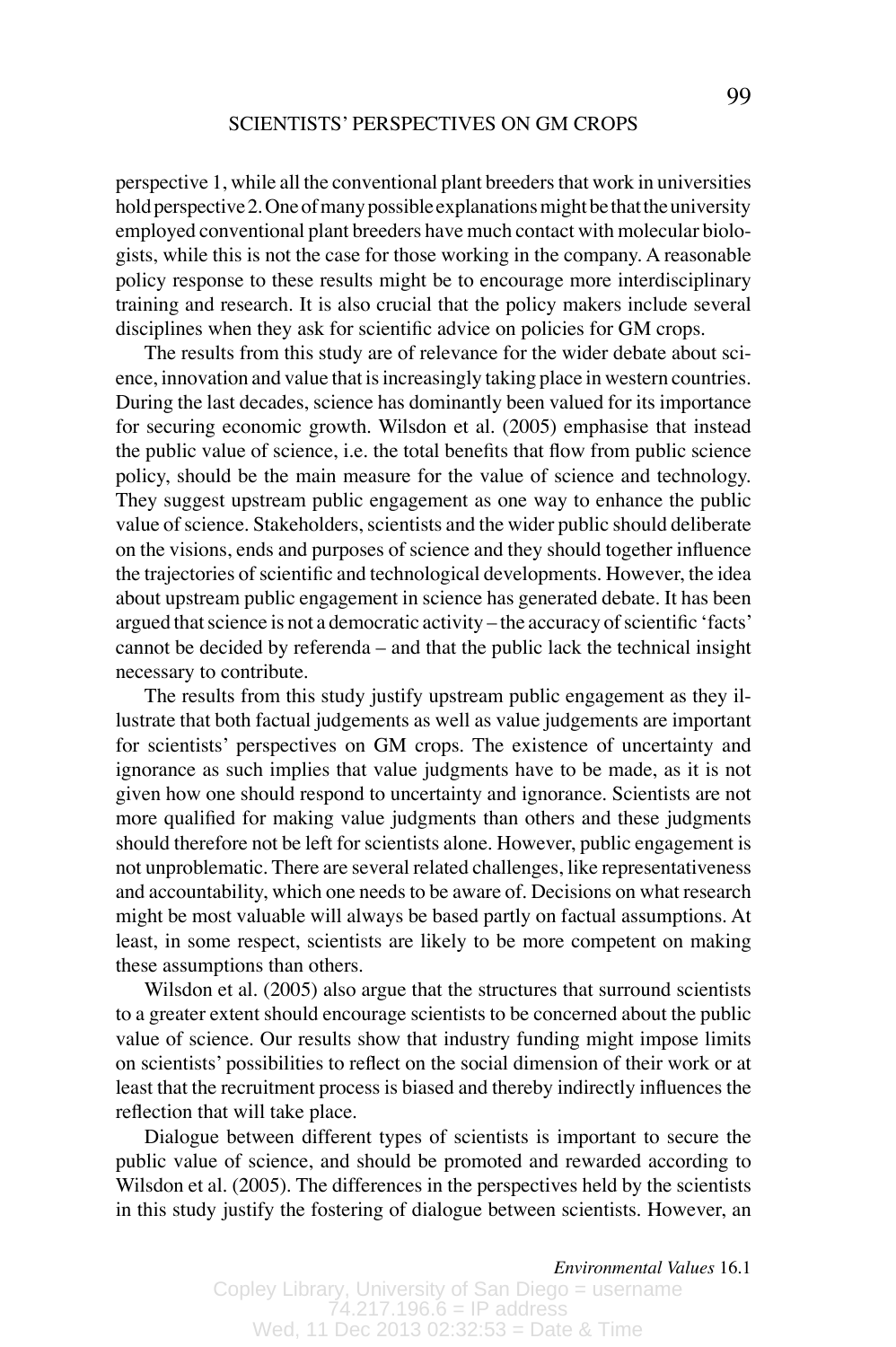100

### V. KVAKKESTAD, F. GILLUND, K.A. KJØLBERG AND A. VATN

open-minded dialogue might be difficult to facilitate, as there seems to be a lack of trust between the different groups.

# **CONCLUSION**

The GM crop issue is characterised by low consensus among scientists. This study has revealed two distinct and independently coherent perspectives on GM crops. Perspective 1 emphasise that the environmental effects from releasing GM crops are unpredictable, while perspective 2 emphasise that GM crops are useful and present no unique risks. No ecologists are associated with perspective 2, while all the scientists employed in the GM-industry are associated with perspective 2. Publicly funded scientists are likely to hold perspective 1, while scientists that are funded by the GM-industry are very likely to hold perspective 2.

An immediate response might be that this study undermines the authority of science. This is not our conclusion. Rather the results might justify certain institutional changes concerning how we organise science and how we make public decisions on new technologies, in order to increase the public value of science. Policy makers should encourage more interdisciplinary training and research, and they should consider to reverse the commercialisation of GM crop research to secure that a substantial part of this research is independent from the priorities of the industry and to a greater extent could serve public needs. The results stress the need for involving scientists from several disciplines in public decisions on new technologies. Information about the contextual background of the scientists is relevant in these decisions as we observe that scientists from different contexts interpret the same information differently. The fact that several value judgments are involved in these decisions might justify public engagement. However, it is also important to emphasise that public participation does not automatically solve the problem of fairness and legitimacy in decision-making. Finally, openness and acceptance to the fact that scientists are also human beings with values could provide the basis for new forms of dialogue between the scientific world and the wider public.

# **NOTES**

<sup>1</sup> By related fields we mean molecular genetics and biochemistry.

<sup>2</sup>Ajzen and Fishbein (1980) emphasise that attitudes are influenced by the beliefs about the consequences of the behaviour weighted against the evaluation of these consequences. <sup>3</sup> We have used three criteria for determining significance: 1) the factor loading should exceed 2,58 divided by the square root of the number of statements, 2) squared factor loading on a factor should exceed  $h^2/2$ , where h (communalities) is the sum of the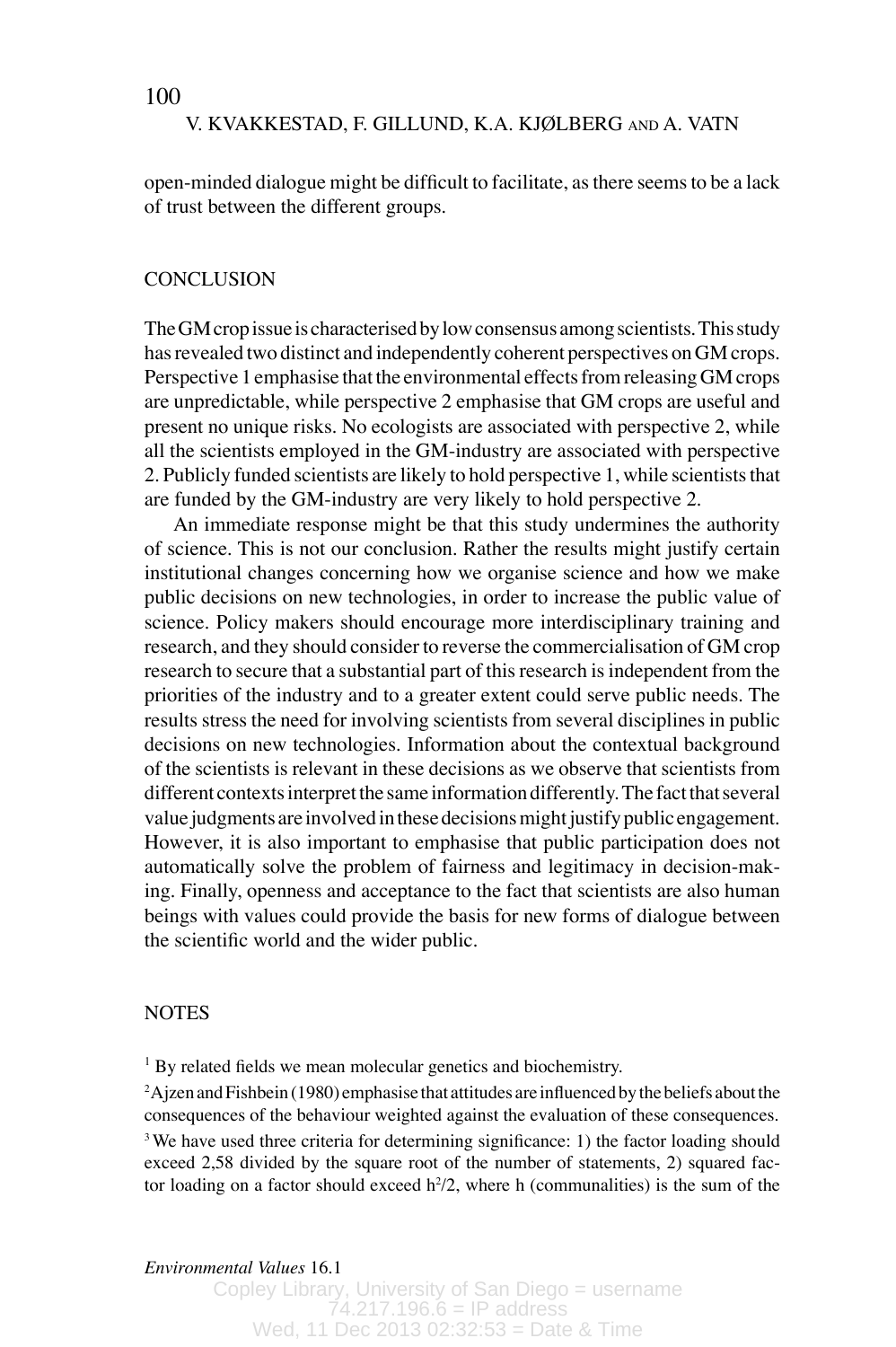squared factor loadings for all the significant factors, 3) criteria 1) and 2) should only show significance for one factor.

4 The factor rankings related to a factor constitutes the ideal Q sort of that factor.

<sup>5</sup> This factor is characterised by emphasis on the existence of positive and negative consequences of growing GM crops and that GM crops are not fundamentally different from conventional crops. Low confidence in research undertaken by the industry is also emphasised.

<sup>6</sup> It is normal procedure to ignore factors for this reason.

 $7Q$  sorts which load significantly upon one factor alone are called 'factor exemplars'.

8 The numbers in parentheses refer to the statement number followed by the factor ranking associated with factor 1.

9 The numbers in parentheses refer to the statement number followed by the factor ranking associated with factor 2.

10Wilkins et al. (2001) present similar findings.

 $11$  The numbers in parentheses refer to the statement number followed by the factor rankings for that statement in the order of factors (1,2).

# REFERENCES

- Addams, H. and J. Proops. 2000. *Social Discourses and Environmental Policy: An application of Q methodology.* Cheltenham: Edward Elgar.
- Ajzen, I. and M. Fishbein. 1980. *Understanding Attitudes and Predicting Social Behaviour.* New Jersey: Englewood Cliffs, Prentice-Hall.
- Barry, J. and J. Proops. 1999. ʻSeeking sustainability discourses with Q methodology', *Ecological Economics,* **28**: 337–45.
- Bredahl, L. 1999. ʻConsumers' cognitions with regard to genetically modified foods: Results of a qualitative study in four countries', *Appetite,* **33**(3): 343–60.
- Brown, S.R. 1980. *Political Subjectivity: Application of Q Methodology in political science.* New Haven: Yale University Press.
- Bruce, D. 2003. ʻContamination, crop trials, and compatibility', *Journal of Agricultural and Environmental Ethics,* **16**: 595–604.
- Bruce, D.M. and J. Eldrige. 2000. ʻThe role of values in risk perception in the GM-debate', in M.P. Cottam, D.W. Harvey, R.P. Pape and J. Tait (eds), *Foresight and Precaution,*  Volume 2 (Rotterdam: Balkema), pp. 855–62.
- Busch, L., R. Grove-White, S. Jasanoff, D. Winickoff and B. Wynne. 2004. *Amicus Curiae Brief.* Submitted to the dispute settlement panel of the world trade organization in the case of EC: measures affecting the approval and marketing of biotech products. April 30.
- Busch, L., W.B. Lacy, J. Burkhardt and L.R. Lacy. 1991. *Plants, Power, and Profit: Social, economic, and ethical consequences of the new biotechnologies.* Oxford: Basil Blackwell.
- Caldart, C.C. 1983. ʻIndustry investment in university research', *Science, Technology and Human Values,* **8**(2): 24–32.

*Environmental Values* 16.1 *Environmental Values* 16.1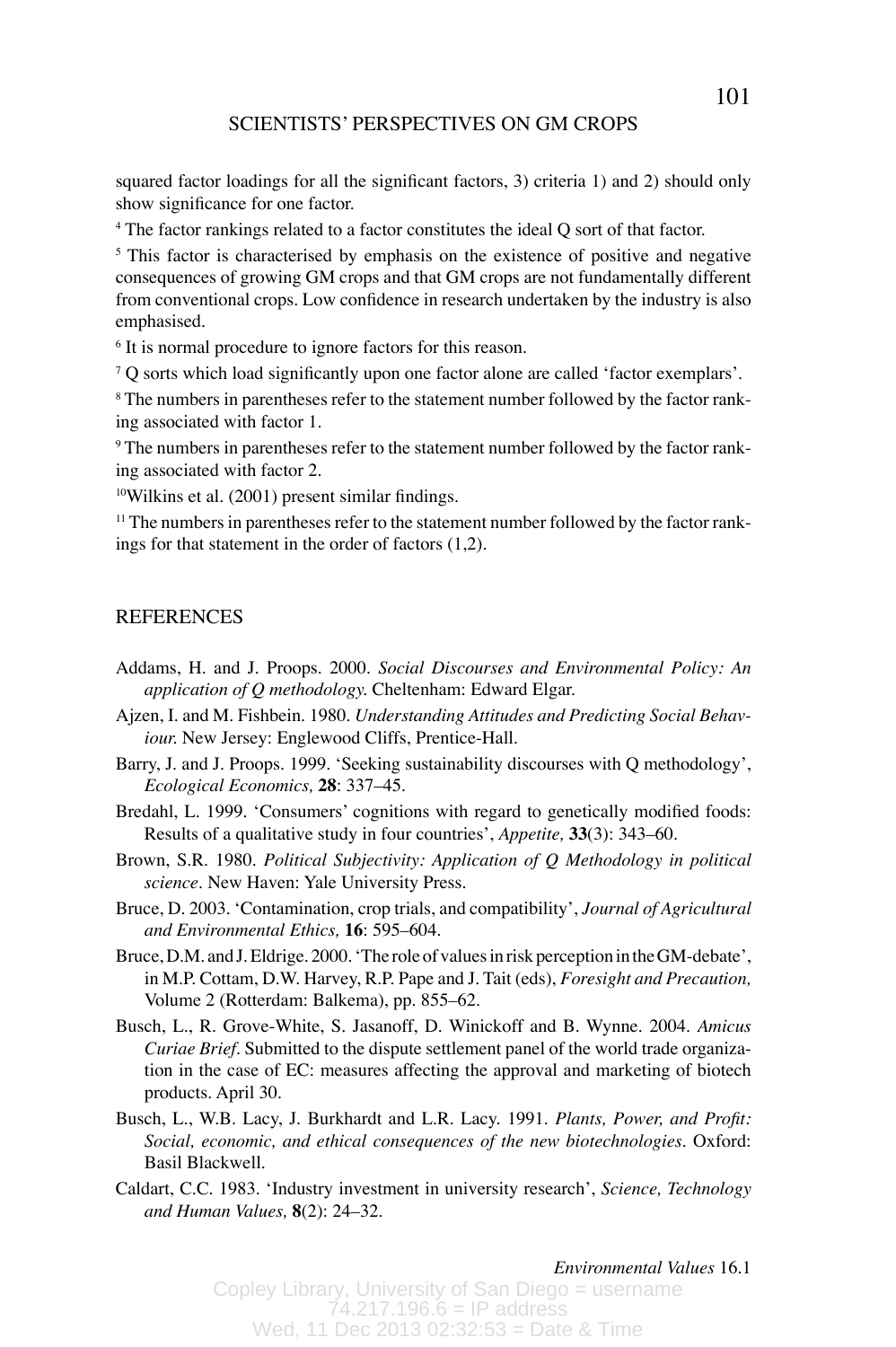- Carr, S. and L. Levidow. 1997. ʻHow biotechnology regulation separate ethics from risk', *Outlook on agriculture,* **26**(3): 145–50.
- Conner, A.J., T.R. Glare and J.P. Nap. 2003. ʻThe release of genetically modified crops into the environment', *Plant Journal*, **33**(1): 19–46.
- Cook, G., E. Pieri and P.T. Robbins. 2004. ʻ"The scientists think and the public feels": expert perceptions of the discourse of GM food', *Discourse and Society*, **15**(4): 433–49.
- Faber, M., R. Manstetten and J. Proops. 1996. *Ecological Economics: Concepts and methods.* Cheltenham: Edward Elgar.
- Gaskell, G., N. Allum, M. Bauer, J. Durant, A. Allansdottir, H. Bonfadelli, D. Boy, S. de Cheveigne, B. Fjaestad, J.M. Gutteling, J. Hampel, E. Jelsoe, J.C. Jesuino, M. Kohring, N. Kronberger, C. Midden, T.H. Nielsen, A. Przestalski, T. Rusanen, G. Sakellaris, H. Torgersen, T. Twardowski and W. Wagner. 2000. ʻBiotechnology and the European public', *Nature Biotechnology,* **18**: 935–8.
- Gibbons, M. 1999. ʻScience's new social contract with society', *Nature,* **402**: 6761 (Suppl).
- Grove-White, R. 2001. ʻNew Wine, Old Bottles? Personal reflections on the New Biotechnology Commissions', *Political Quarterly,* October: 466–72.
- James, C. 2002. ʻPreview: Global status of commercialized transgenic crops: 2002', *ISAAA Briefs,* No 27. Ithaca, NY: ISAAA.
- James, C. 2004. ʻPreview: Global status of commercialized biotech/GM crops: 2004', *ISAAA Briefs*, No 32. Ithaca, NY: ISAAA.
- Knight, F.V. 1921. *Risk, Uncertainty and Profit.* Boston: Houghton Mifflin Company.
- Knight, J. 2003. ʻA dying breed', *Nature,* **421**: 568–70.
- Knorr-Cetina, K.D. 1981. *The Manufacture of Knowledge: An essay in the constructivists and contextual nature of science*. Oxford: Pergamon Press.
- Krimsky, S. 1982. *Genetic Alchemy: The social history of the recombinant DNA controversy.* Cambridge, MA: MIT Press.
- Krimsky, S. 1991. *Biotechnics and Society: The rise of industrial genetics.* New York: Praeger.
- Krimsky, S. and R. Wrubel. 1996. *Agricultural Biotechnology and the Environment. Science, Policy, and Social Issues.* Illinois: University of Illinois Press.
- Marris, C., B. Wynne, P. Simmons and S. Weldon. 2001. *Public Perceptions of Agricultural Biotechnologies in Europe.* Final Report of the PABE Research Project, December 2001.
- McGloughlin, M. 1999. ʻTen reasons why biotechnology will be important to the developing world', *AgBioForum*, **2**(3&4): 163–74.
- Meyer, G. and P. Sandøe. 2001. *Dialogue on Biotechnology in Relation to Plants*. Project Report 1. Frederiksberg: Centre for Bioethics and Risk Assessment.
- Mulkay, M. 1979. *Science and the Sociology of Knowledge.* London: George Allen & Unwin.
- National Research Council. 2000. *Gentically Modified Pest-Protected Plants.* Washingtion DC: National Academy Press.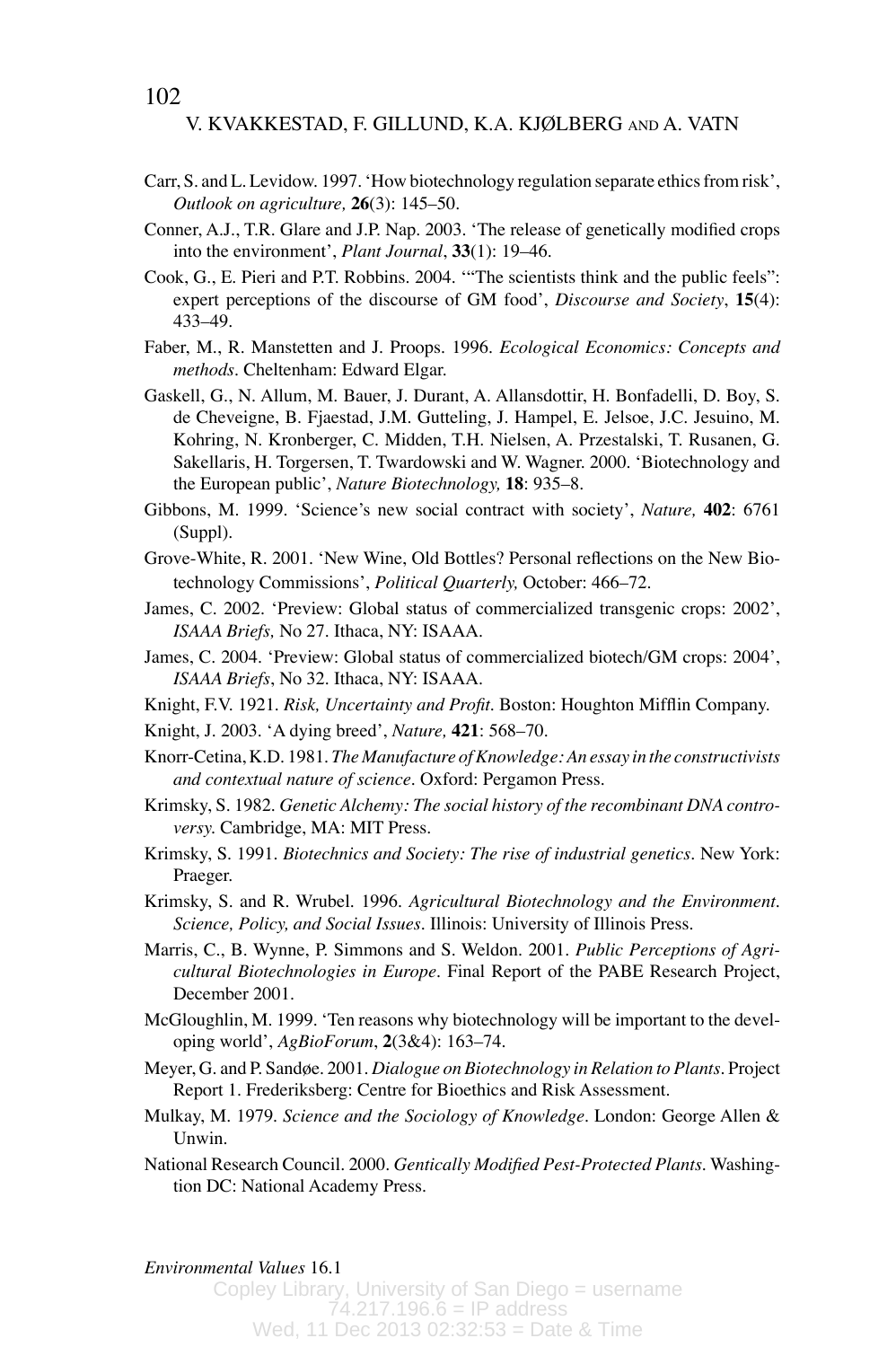- Newberg, J.A. and R.L. Dunn. 2002. ʻKeeping secrets in the campus lab: Law, values and rules of engagement for industry-university R&D partnerships', *American Business Law Journal,* **39**(2): 187–240.
- Nielsen, T.H. 1997. ʻBehind the color code of "no"', *Nature Biotechnology*, **XV**(13): 1320–21.
- Nielsen, T.H. 2002. ʻTraditional blue and modern green resistance', in M.W. Bauer and G. Gaskell (eds), *Biotechnology: The making of a global controversy* (Cambridge: Cambridge University Press), pp. 179–202.
- Pickett, S.T.A., V.T. Parker and P.L. Fielder. 1992. ʻThe new paradigm in ecology: Implications for conservation biology above the species level', in P. L. Fiedler and S. K. Jain (eds), *Conservation Biology: The theory and practice of nature conservation, preservation and management* (London: Chapman and Hall), pp. 65–88.
- Pistorius, R. and J. van Wijk. 1999. *The Exploitation of Plant Genetic Information: Political strategies in crop development.* Oxon: CABI Publishing.
- Pretty, J. 2002. *Agri-Culture: Reconnecting people, land and nature.* London: Earthscan Publications.
- Regal, P.J. 1994. ʻScientific principles for ecologically based risk assessment of transgenic organisms', *Molecular Ecology,* **3**: 5–13.
- Restivo, S. 1995. ʻThe theory landscape in science studies: Sociological traditions', in S. Jasanoff, G.E. Markle, J.C. Petersen and T. Pinch (eds), *Handbook of Science and Technology Studies* (London: Sage publications), pp. 95–110.
- Shackle, G.L.S. 1955. *Uncertainty in Economics and Other Reflections.* Cambridge: Cambridge University Press.
- Sjöberg, L. 2002. ʻThe allegedly simple structure of experts' risk perception: An urban legend in risk research', *Science, Technology and Human Values,* **27**(4): 443–59.
- Slovic, P. 2001. 'The risk game', *Journal of Hazardous Materials*, **89**: 17–24.
- Spash, C.L. 2002. *Greenhouse Economics: Values and ethics.* London: Routledge.
- Sterelny, K. and P.E. Griffiths. 1999. *Sex and Death: An introduction to philosophy of biology*. Chicago: The university of Chicago press.
- Stirling, A. 1998. ʻRisk at a turning point?', *Journal of Risk Research,* **1**(2): 97–109.
- Stone, G.D. 2002. ʻBoth sides now: fallacies in the genetic-modification wars, implications for developing countries, and anthropological perspectives', *Current Anthropology,*  **43** (4): 611–30.
- Strand, R. 2001. ʻThe role of risk assessment in the governance of genetically modified organisms of agriculture', *Journal of Hazardous Materials*, **86** (1–3): 1997–204.
- Strohman, R.C. 1997.'The coming Kuhnian revolution in biology Commentary', *Nature Biotechnology*, **15**(3): 194–199.
- Tait, J. and L. Levidow. 1992. 'Proactive and reactive approaches to risk regulation the case of biotechnology', *Futures,* **24**: 219–31.
- Verhoog, H. 1993. ʻBiotechnology and ethics', in T. Brante, S. Fuller and W. Lynch (eds), *Controversial Science: From content to contention* (New York: State University of New York Press), pp. 83–106.
- Victor, D.G. and C.F. Runge. 2002. ʻFarming the genetic frontier', *Foreign Affairs,*  **81**(3): 107–14.